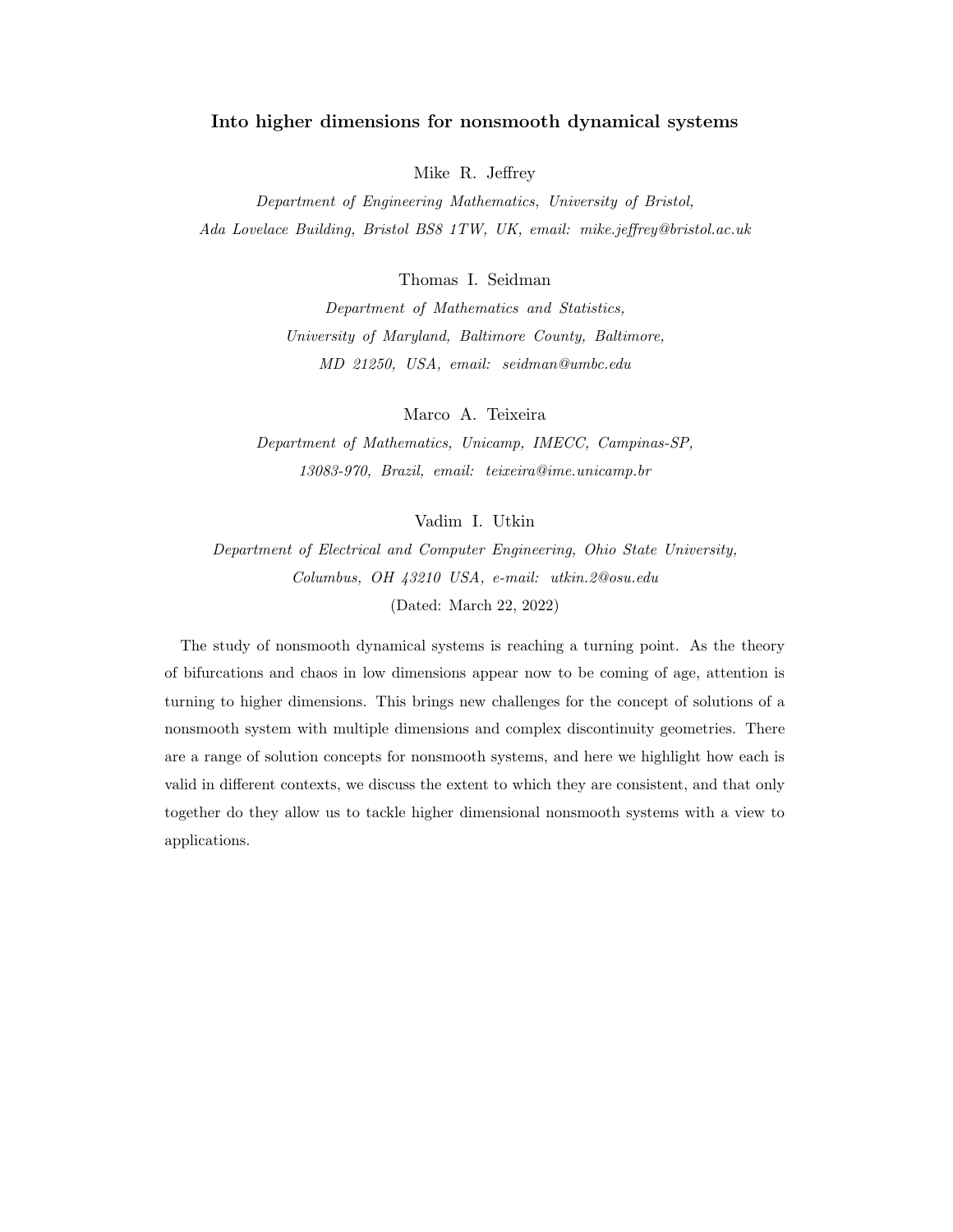### I. INTRODUCTION

Many real world processes are well modelled by equations with discontinuities, for example in cell mitosis, electronic switching, neuron firing, rigid body collision, and changes in physical properties like density between adjoining media. As is well known in dynamical systems theory, a discontinuity in a set of differential equations causes their solutions to be non-unique. The nonuniqueness can then manifest itself in two ways, namely: 1) a choice of different solution concepts at the discontinuity, and 2) points in the system through which multiple different orbits may be followed. Here we wish to discuss these two aspects, how the theory has evolved to distinguish them, and what aspects of established theory apply regardless of the solution concept.

Rather than non-uniqueness constituting a failure of a model, it can be considered as representing a range of behaviours, of perhaps complex multi-scale processes underlying a discontinuity. It is sometimes useful to take account of that non-uniqueness and still retain a notion of solutions as single-valued trajectories through a system, rather than studying set-valued solutions.

While it is easy to find debate on the different ways of formulating a nonsmooth system, and on the non-uniqueness of their solutions, here we aim to show the necessity of bringing these different formulations together, particularly in tackling higher dimensions. By bringing multiple formulations together we can resolve many ambiguities that result from discontinuities, distinguishing what different behaviours belong to different theoretical classes, relevant to different applications. We will not exhaustively review all possible formulations of nonsmooth systems, but focus on the benefit of bring different formulations together.

We will concentrate on the common problem of a dynamical system  $\dot{\mathbf{x}} = \mathbf{f}(\mathbf{x})$ , whose righthand side is differentiable everywhere, except at some hypersurface  $D$  where it is discontinuous. Many different terms are used to describe systems like these. Filippov described them as 'differential equations with discontinuous righthand sides' in his seminal work [21], but they are variously called nonsmooth systems, switched or variables structure systems, hybrid systems (though this can be more general), or others. What distinguishes these different terminologies most is how the system is then formulated at the discontinuity, disguising the fact that they are similar in many key ways, and that much of the theory that exists applies equally well to all of them. It is therefore beneficial to think of all of these as complementary views of any piecewise-smooth or simply *nonsmooth* system, each with useful concepts that can be tailored to specific applications.

There has been significant progress in the qualitative theory of nonsmooth systems of this form in recent decades. Naturally most progress has been made in low dimensional systems,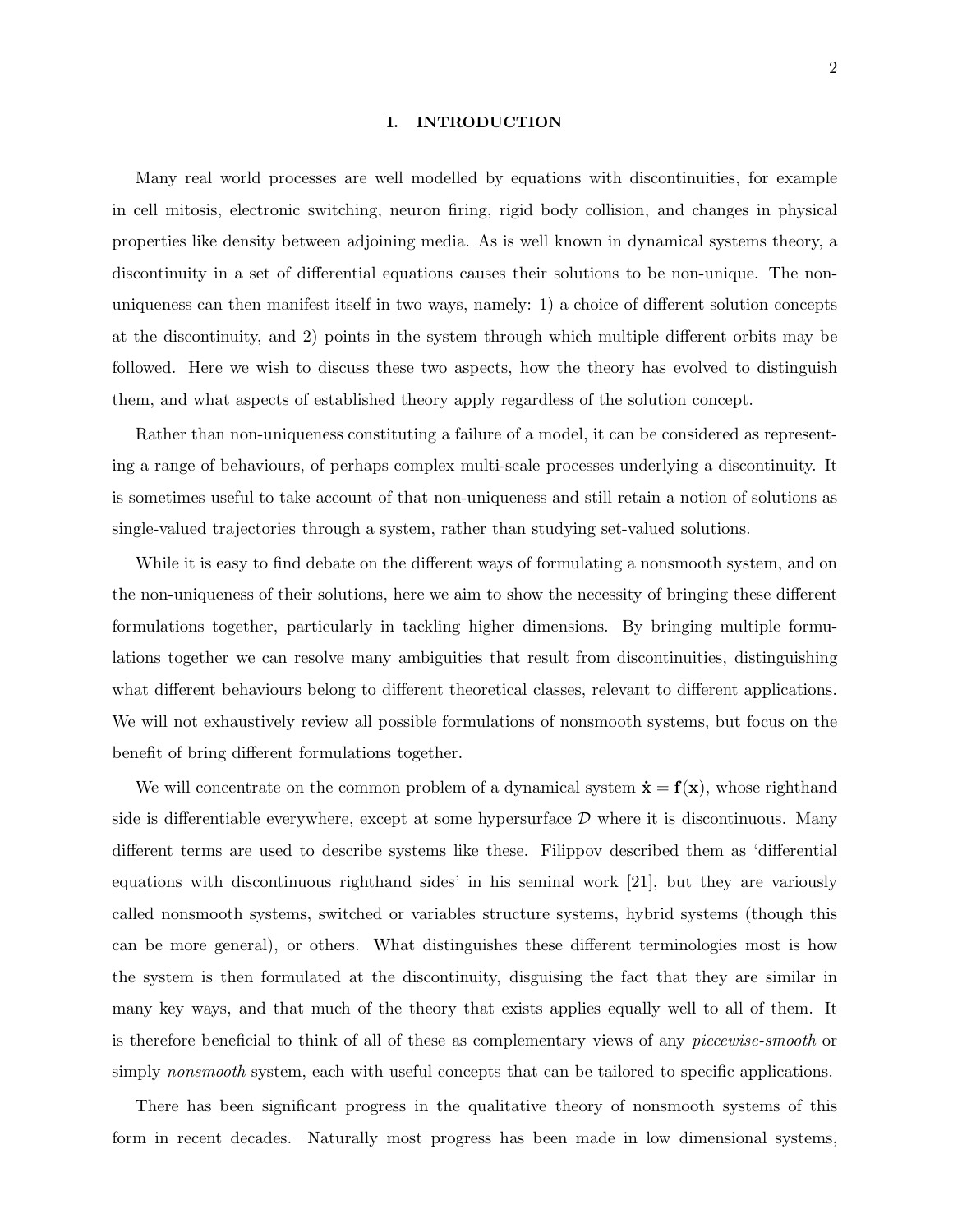but as the focus of research moves towards high dimensional systems, issues of uniqueness have become increasingly prominent. There has also been much theoretical progress also in the theory of discontinuities in systems of difference equations (i.e. maps), see e.g. [5, 36, 61], or hybrids of differential equations and maps such as *impact* systems, see e.g.  $[14, 16, 37, 46]$ , but their issues with non-uniqueness of solutions are less easy to characterize than those we address here. Our scope is mainly forward looking, for a more historical survey of nonsmooth dynamics to date see [20, 33, 60, 69].

Before we set up the systems of interest in more detail, let us describe three examples of ambiguities in such systems that we will resolve later in the paper, outlining a general approach for tackling such problems.

Solutions at a discontinuity are inescapably non-unique, and an important part of nonsmooth dynamical theory is in learning how to broach this non-uniqueness. Starting already from Filippov's work (e.g. Example in section 7 of [21]), we have learnt how non-uniqueness can be modelled as a form of nonlinearity in discontinuous variables or multipliers [33]. This has become so central that we shall present three examples that appear to have ambiguous solutions, posed here so the reader may consider how they would simulate these simple systems, before we show how they are resolved in section IV as different points of view of a discontinuity, encoded in nonlinearity of discontinuous multipliers.

Example 1. [Sticking or crossing?] Consider the one-dimensional system

$$
\dot{x} = 3\lambda^2 + \lambda - 1 \quad \text{where} \quad \lambda = \text{sign}(x) \ ,
$$

as a toy model for the motion of a box passing from a conveyor moving at speed  $\dot{x} = 1$  to one moving at speed  $\dot{x} = 3$ . As we will show in section IV, depending how this is solved one may obtain either of the two motions in fig. 1, simply switching between conveyors as in  $(a)$ , or becoming stuck between them as in (b). A simulation in which the box overshoots the boundary between conveyors as it switches speeds will produce  $(a)$ , while a simulation where the box accelerates rapidly but continuously, say following a curve  $\lambda = \frac{2}{\pi}$  $\frac{2}{\pi} \arctan(x/\varepsilon)$  for small  $\varepsilon > 0$ , will produce (b) (provided the simulation's precision is better than  $\Delta x < \varepsilon$ ). The sticking behaviour in (b) is often seen if an object loses traction as it passes between media, for example due to loss of grip between conveyors in a mechanical belt system, or detritus that gathers at the base of weirs between water levels in a river.

Further complications arise when a discontinuity threshold consists of more than one manifold,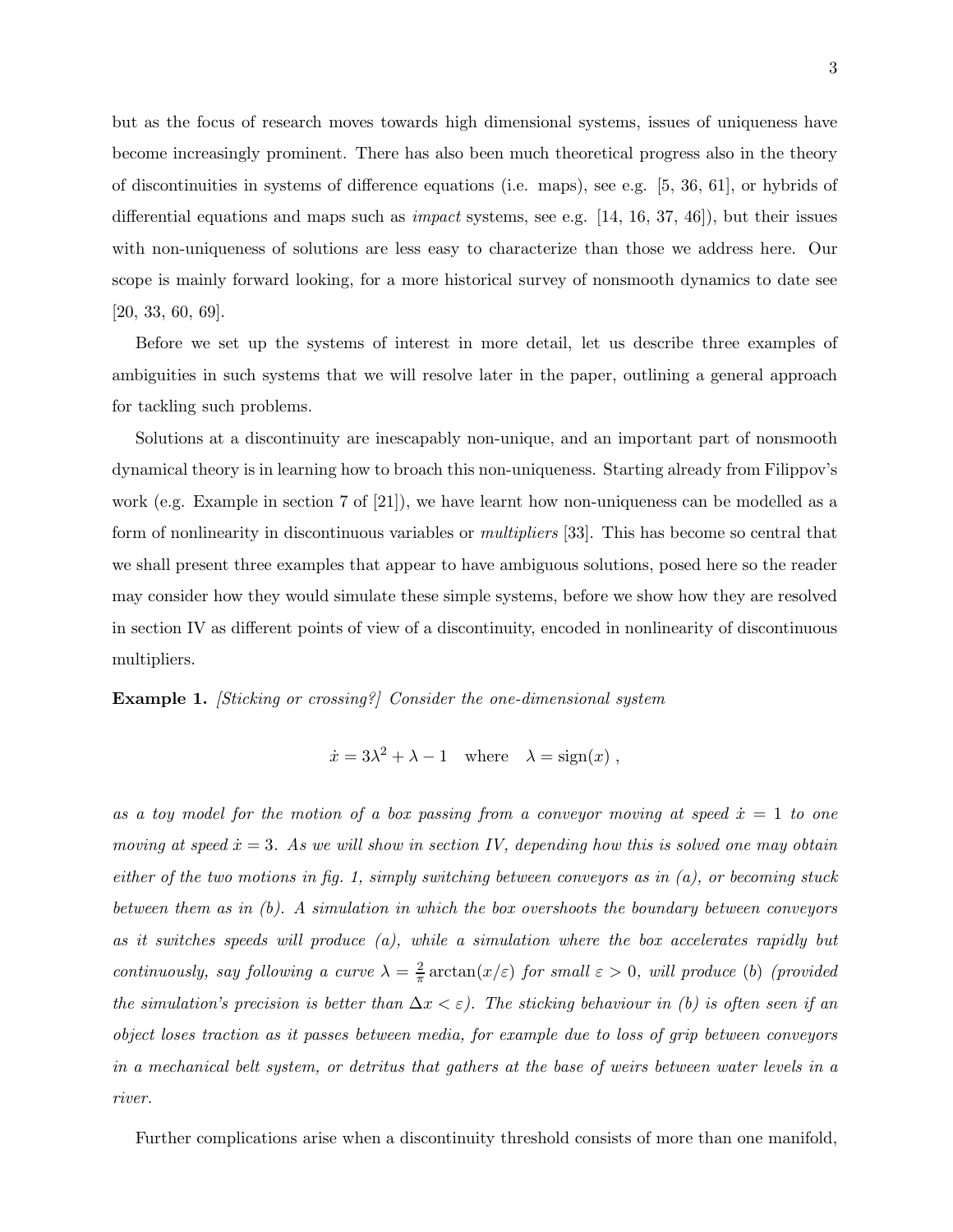

FIG. 1. A simple one-dimensional toy model of a box, passing from one moving conveyor to another in (a), but becoming stuck in (b), depending on how example 1 is solved.

also associated with nonlinearity. Systems like the following have long been used to demonstrate how the implementation of a discontinuity affect the resulting dynamics, but only recently have we fully learned how to resolve them.

Example 2. [Attractor or repeller?] Consider a system with a compound switching rule involving two thresholds,

$$
\dot{x}_1 = \frac{3}{10}x_2 - x_1\lambda
$$
\n
$$
\dot{x}_2 = -\frac{7}{10}x_1 - 4x_1\lambda^3
$$
\nwhere\n
$$
\begin{cases}\n\lambda = \text{sign}(x_1s), \\
s = x_1 + x_2.\n\end{cases}
$$

In fig. 8, the curve 'hysteresis' shows the behaviour observed if we simulate some overshoot of the switch, only changing the value of  $\lambda = \pm 1$  after u overshoots the threshold  $x_1s = 0$  by a small distance  $\varepsilon$ ; the origin is an attractor approached along  $s = 0$ . The curves 'smooth 1' and 'smooth 2' show alternative behaviours that can be observed if we simulate the discontinuity as a continuous but steep transition, such as  $\lambda = \frac{2}{\pi}$  $\frac{2}{\pi} \arctan(x_1 s/\varepsilon^2)$  for small  $\varepsilon > 0$ . If we do this using the strict functional form in terms of  $\lambda$  above we obtain 'smooth 1', and the origin is a repeller with solutions diverging along  $s = 0$ . In section IV we will revisit this, and show how to also obtain 'smooth 2', a solution that agrees with the 'hysteresis' simulation and yet is also obtained by smoothing. In each simulation  $\varepsilon = 0.1$ .



FIG. 2. Simulations of the two-switch system with hysteresis (red curve), and with smoothing (blue and green curves, using different solution methods). Showing: (a) solutions in phase space, (b) graphs of  $x_1(t)$ .

As we show in section IV, these ambiguities — how and why different simulations give different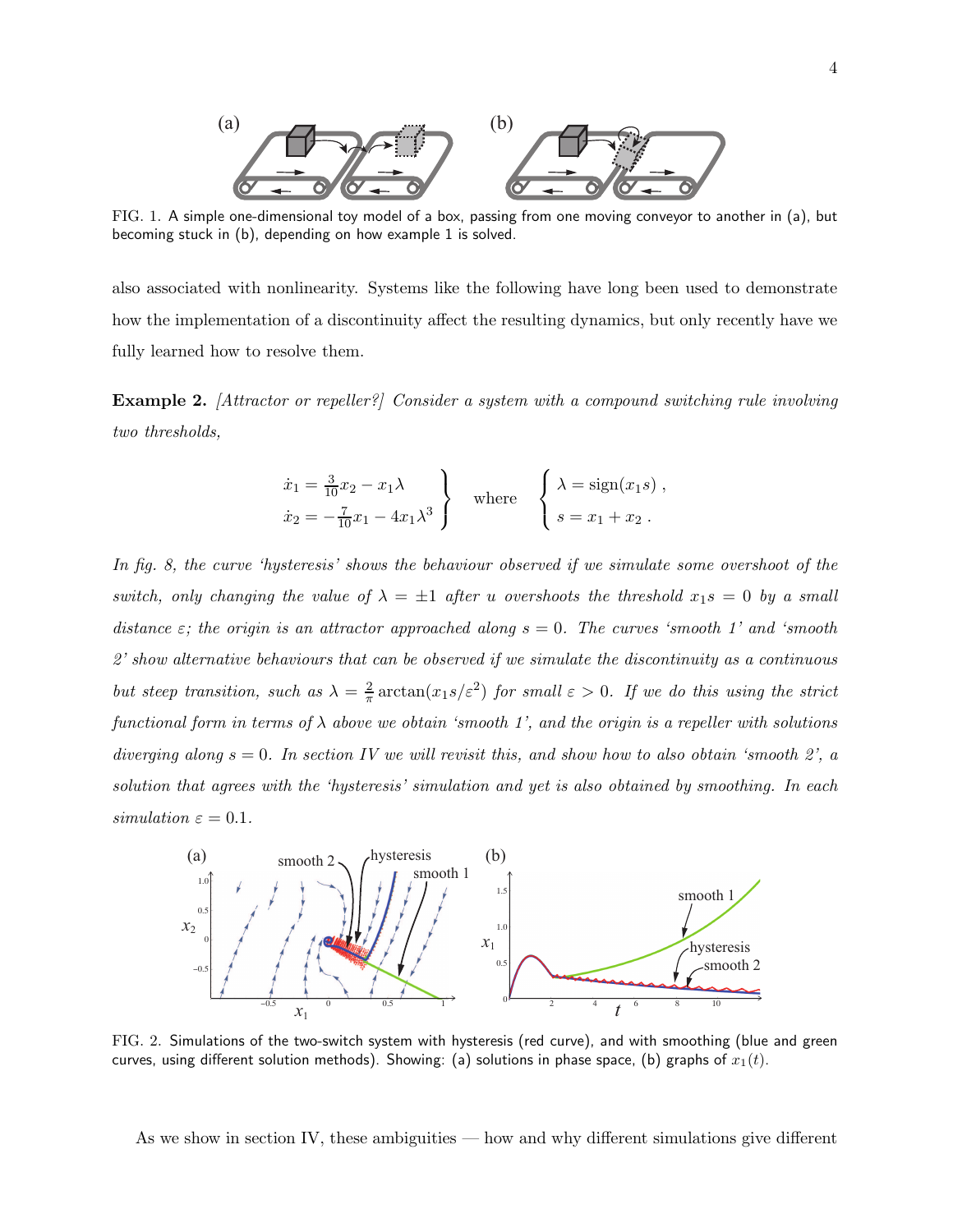solutions — are now understood in great detail. But as we head into higher dimensions, these same ambiguities bring new more inescapable problems of non-uniqueness.

**Example 3.** [Indeterminacy in  $n > 2$  dimensions] Consider a very simple piecewise-constant system

$$
\dot{x}_1 = -\lambda_1 \,, \qquad \dot{x}_2 = -\lambda_2 \,, \qquad \dot{x}_3 = c + \lambda_1 \lambda_2 \,, \tag{2}
$$

with  $\lambda_1 = \text{sign}(x_1)$ ,  $\lambda_2 = \text{sign}(x_2)$ , sketched in fig. 3(a). This is a simplification of models found in electronic switching, gene regulation, even economics [32, 34, 39]. In this case all solutions converge in finite time on  $x_1 = x_2 = 0$ , but thereon the motion along  $x_3$  depends strongly on the simulation method and  $\dot{x}_3$  takes any value in the range  $c-1 \lesssim \dot{x}_3 \lesssim c+1$ . Figure 3(b) shows twenty simulations from slightly different initial points  $(1, y_0, 0)$ , implemented by switching the values of  $\lambda_1$  and  $\lambda_2$  after a small hysteretic overshoot of  $\varepsilon$  past their respective thresholds  $x_1 = 0$  and  $x_2 = 0$ . The reader might consider what happens if instead we simulate using different continuous transition functions, time delayed switching, or stochastic switching of the quantities  $\lambda_{1,2}$  (depending on the method one may see outcomes similar to any of those in the right of fig.  $3(b)$ ).



FIG. 3. (a) Sketch and (b) simulations of example 3 with  $c = 0.3$ , switching each  $\lambda_{1,2}$  after it overshoots its threshold  $x_{1,2} = 0$  by  $\varepsilon = 0.1$ , from initial points  $(x_1, x_2, x_3) = (1, y_0, 0)$  for 20 different points  $y_0 =$  $\{-1,-0.9,-0.8,...,0.9,1\}$ . Every simulation collapses to  $x_{1,2} = \mathsf{O}(\varepsilon)$  at around  $t \approx 1$ , but thereafter each solution follows a different trajectory  $x_3(t)$ .

While these issues are important to note in nonsmooth systems, as we discuss in section IV, the good news is that we know how to resolve them and characterize their different outcomes, insofar as is possible. Of these only example 3 has unanswered questions, and reveals how the non-uniqueness of discontinuous systems is fully unleashed in higher dimensional modeling.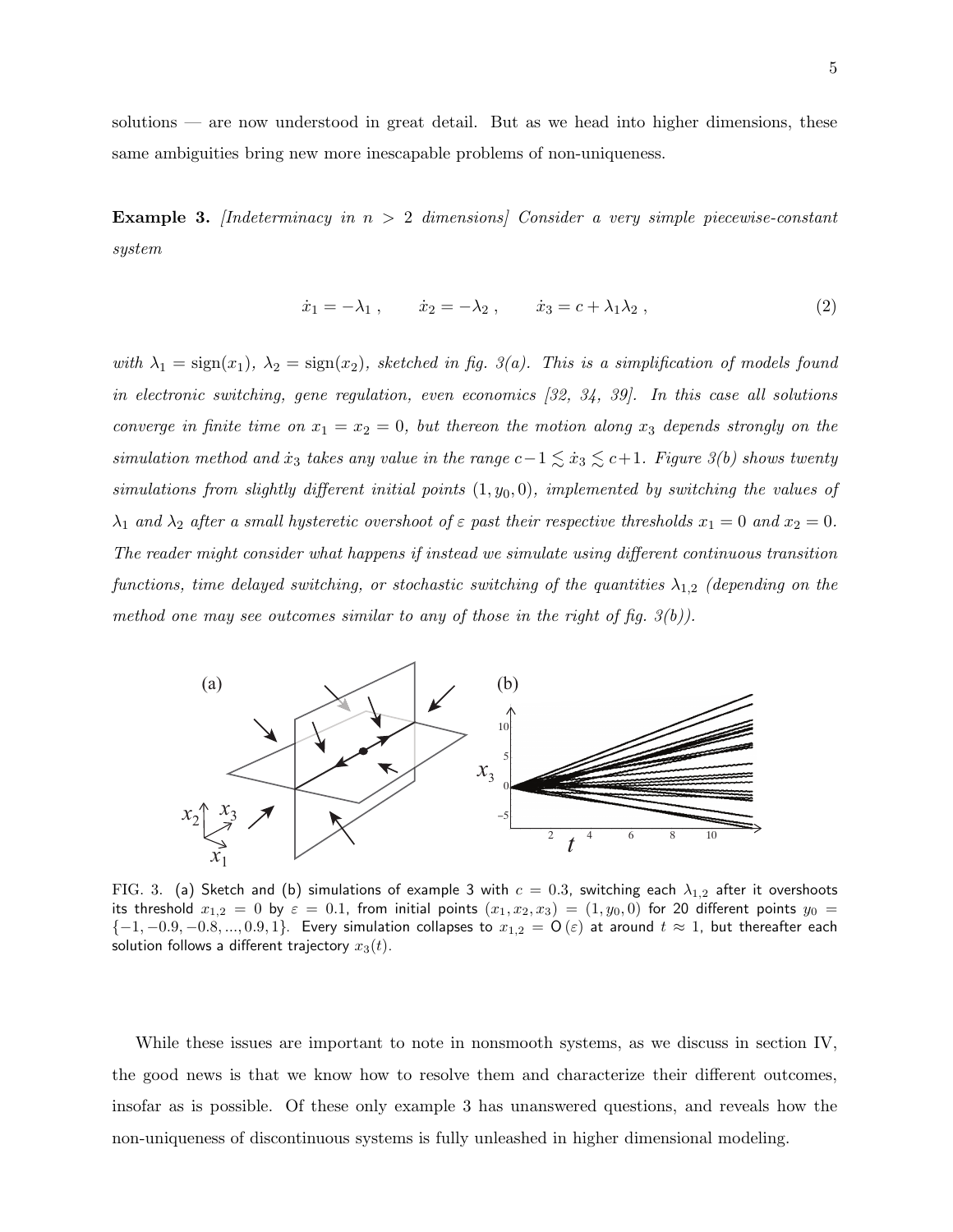Systems like these can be generally written as

$$
\dot{\mathbf{x}} = \mathbf{f}(\mathbf{x}) = \left\{ \mathbf{f}^i(\mathbf{x}) \; : \; \mathbf{x} \in \mathcal{R}_i \; , \; i \in Z \right\} \tag{3}
$$

for a state  $\mathbf{x} \in U$  and function  $\mathbf{f}: U \to V$  on  $U, V \subset \mathbb{R}^n$ , with  $Z \subset \mathbb{N}$ , and where  $\mathbf{f}^i: \mathcal{R}_i \to V_i \subset V$ are  $\mathcal{C}^r$  differentiable functions defined on open neighbourhoods  $U_i\supseteq \overline{\mathcal{R}_i}$ , with  $r\geq 1$  and  $\overline{\mathcal{R}_i}$  denoting the closure of  $\mathcal{R}_i$ . Thus the piecewise-smooth function **f** consists a number of vector fields or *modes*  $f^i$ , each differentiable on disjoint domains  $\mathcal{R}_i$ , between which the system is discontinuous along the threshold

$$
\mathcal{D} = U \setminus \bigcup_{i \in Z} \mathcal{R}_i \ . \tag{4}
$$

Models of the form (3) arise in systems with discontinuities in structure and physical constants, or changes in control actions.

In nonsmooth dynamics even more than in smooth dynamics, at least at this stage of its development, the applications motivating the theory remain all important, to understand how and why the theory has developed as it has, and where it is going. We will do this in section II, and then discuss some key lessons learnt from them that can be put to use in higher dimensions, including how we refine (rather than extend or improve on) Filippov's approach to discontinuities for modern applications and for the kind of questions posed in modern theoretical works.

Central to the problem is the concept of a solution in a nonsmooth system. The many lengthy debates and different viewpoints on this subject since the inception of nonsmooth dynamics yield largely consistent outcomes. So as we discuss in section IV, while the issue of how to solve a discontinuous dynamical system continues to attract debate, the issue need not continue to hold the field back, but it does take on renewed importance in higher dimensions.

Below we will discuss the different motivations for nonsmooth models, and how this has affected the way they are described in section II, and a general solution definition in section III. Within this framework there are many different ways to practically obtain such solutions, so we describe some of these, discussing importantly how they relate to different kinds of discontinuous problems, in section IV. We review general principles of genericity and stability that apply to all such formulations in section V. Some closing remarks are made in section VI.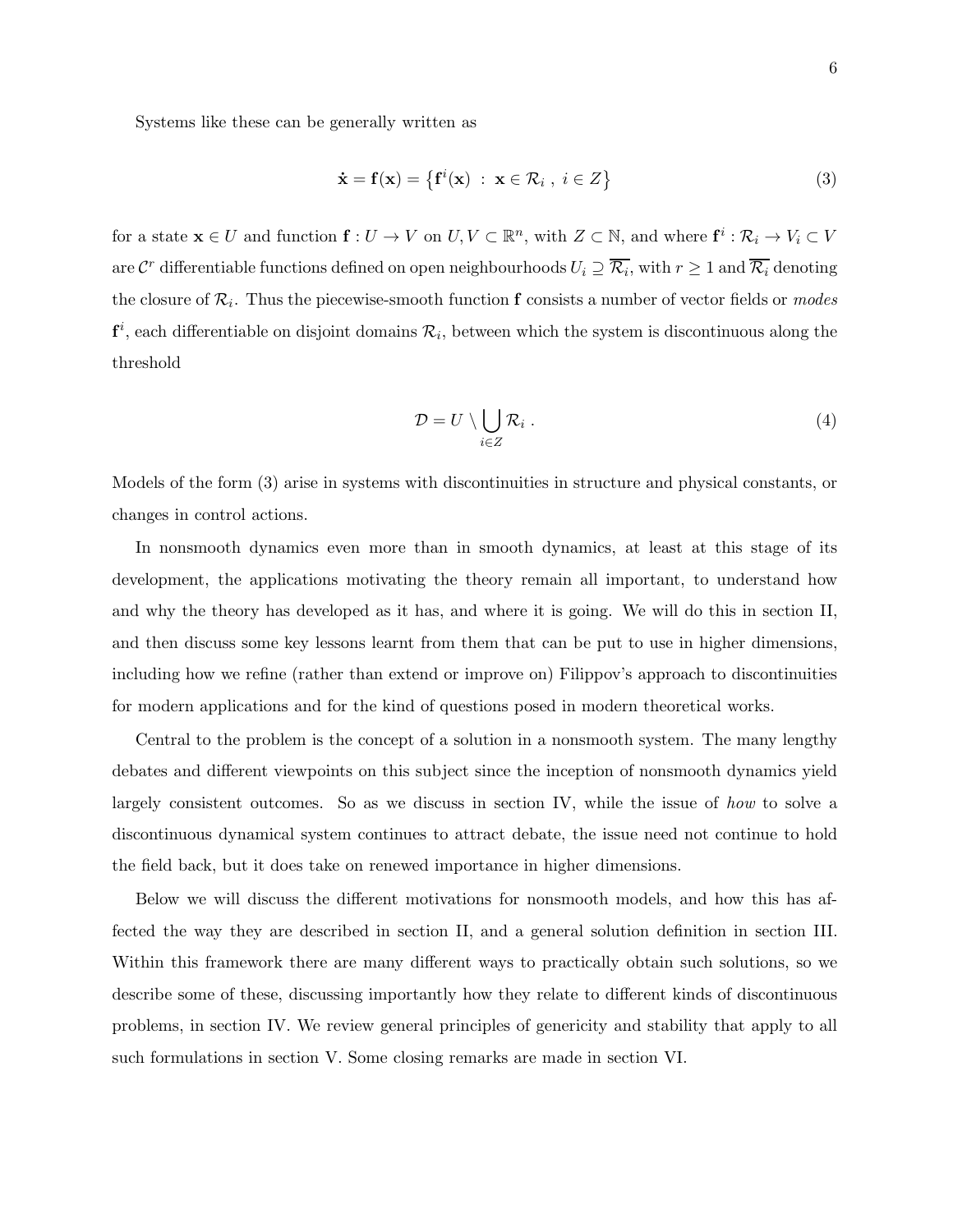### II. FROM PRESCRIPTIVE TO DESCRIPTIVE VIEWS OF DISCONTINUITY

Many authors have considered how best to define a dynamical system such as (3) at the threshold  $\mathcal{D}$  (the discontinuity between the boundaries  $\mathcal{R}_i$  in (3)), but none as comprehensively as Filippov [21]. If the vector field **f** switches between values  $f^1, f^2, ..., f^k$ , in the neighbourhood of  $p \in \mathcal{D}$ , then it can be assigned the set of values given by the convex hull of  $\{f^i, i = 1, ..., k\}$  at p. This permits study of the existence and stability of solutions, whether unique or set-valued. Though most alternative discussions of the problem arrive at Filippov's result, or select one of the vector fields belonging to Filippov's convex set, this has not prevented numerous authors reconsidering the problem, from the already heated discussion about the Filippov method that took place at the IFAC congress in 1960 (see e.g. [20]), and early considerations of nonsmooth control  $[1, 4, 42, 50, 67]$ , to later discussions such as [2, 3, 22, 29, 30, 33, 40, 60, 63, 68, 73] and no doubt others.

The general purpose of dynamical theory is to describe the behaviour of a system like (3), with structural and asymptotic stability playing an important role in understanding how this translates into real world behaviour. A cornerstone in achieving this is to set out the conditions for a problem to have unique solutions, through differentiability and initial or boundary conditions, going back to e.g. [27, 28]. This is not a sufficient cornerstone for nonsmooth systems, however, as to banish their ambiguity due to ill-definedness at a discontinuity is tantamount to banishing nonlinearity from differentiable systems. Yet this cornerstone has been hard to relinquish.

The early interest in control applications was one of design, that by means of impulses or structural changes one could push a system to a desired state more efficiently than using differentiable means, examples being applying a brake to a wheel, catching a falling object, or disconnecting a circuit using a fuse or relay. The theory required is necessarily prescriptive, and it is enough to define some dynamics at the discontinuity that is physically achievable.

The novelty for control applications was that one could combine two unstable systems (foci, nodes or saddles) to form either a new stable attractor, or an attracting lower-dimensional set of states known as sliding, as in fig. 4. These were applied mainly to electro-mechanical controllers, with the possibly the earliest being I.A. Vyshnegradskii in 1877 who considered a machine–control system (governor) (ref [71] from [47]), followed by Nikolsky [50] and a host of models in Andronov-Vitt-Khaikin [4], leading to the development of equivalent control.

Example 4 (Stability from instability). Switching between two unstable systems makes a stable one: fig. 4 shows a)  $(\dot{x}, \dot{y}) = (y, y - x - \lambda), b) (\dot{x}, \dot{y}) = (y - \lambda, x - \frac{1}{5})$  $(\frac{1}{5}\lambda), c)$   $(\dot{x}, \dot{y}) = (|y| - \lambda - x, x),$ with  $\lambda = \text{sign}(y)$  in each case.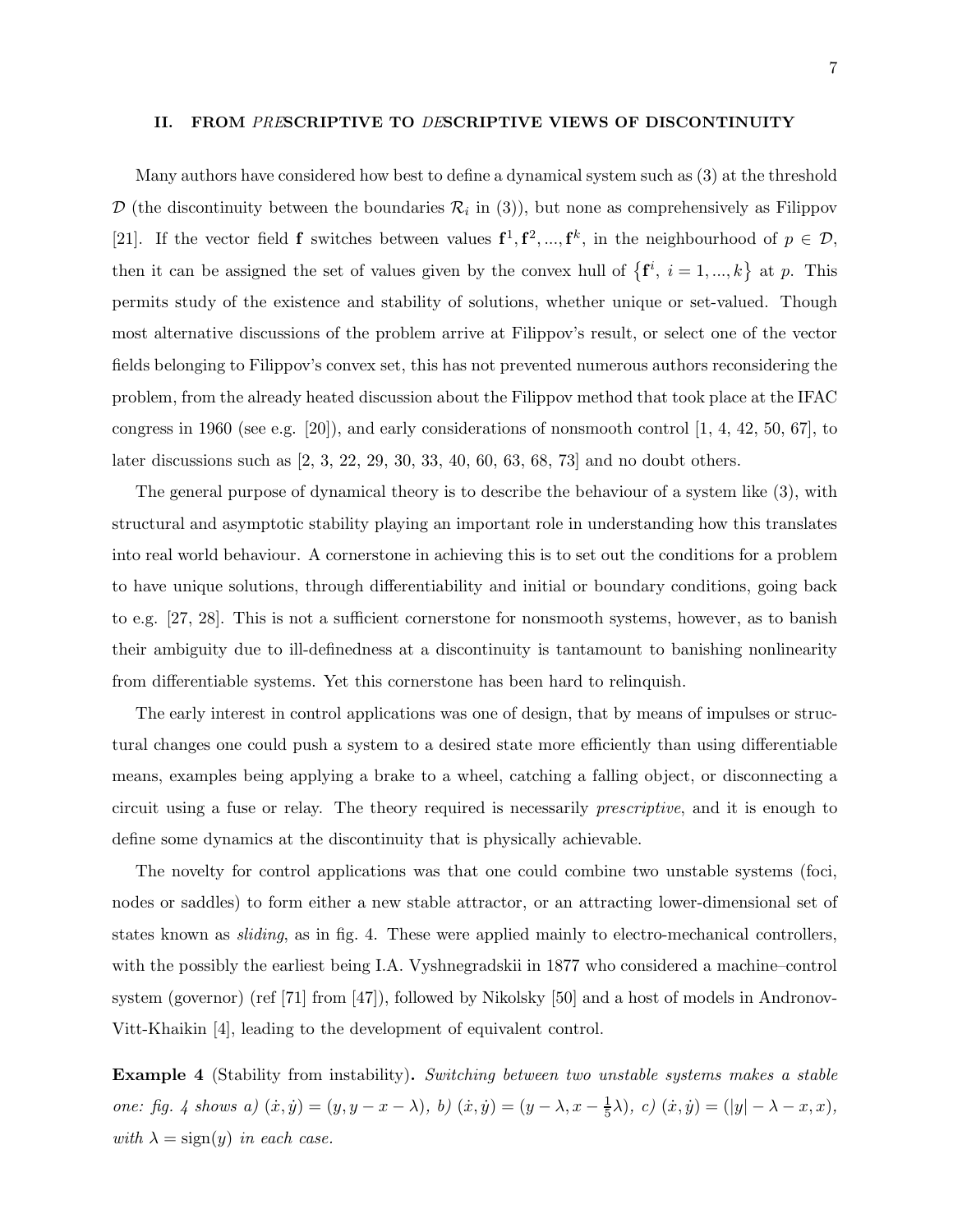

FIG. 4. Phase portraits in the  $(x, y)$  plane of stable systems formed by switching between two unstable subsystems: a) two foci, b) two saddles, c) a focus and a saddle.

The first point of note in systems like that is that solutions can either cross (or 'sew') through the discontinuity, or slide along it. By designing the system such that both modes are directed towards the discontinuity, the dynamics becomes constrained to the lower dimension of the discontinuity threshold, providing a robust method of 'sliding mode' control.

Modern applications have been less *prescriptive* and more *descriptive*, being turned instead to describing and understanding discontinuities that occur in systems without a pre-designed objective. Following in the wake of Coulomb friction and rigid body impact in machine part wear, drills, or valves [31, 49, 55, 59, 72], there are now applications to climate models and ice-water interfaces [7, 44, 58], to biological cell growth and neuron firing [19, 39], to predator-prey behaviour [13, 43, 54], and economic strategy [11, 32].

While sliding also plays a key role in systems like these, they also reveal a rich world of dynamics beyond seeking robust stability. Within sliding, there can exist equilibria on the surface (known as *sliding equilibria* or *pseudo-equilibria*) [21]. Local bifurcations can occur in which these sliding equilibria move between the threshold  $D$  and the regions  $\mathcal{R}_i$ , or between segments of  $D$ neighbouring different regions  $\mathcal{R}_i$ , called *boundary equilibrium bifurcations* [14, 21, 33]. Global bifurcations can occur in which distinguished sets, such as limit cycles or (un)stable manifolds, gain or lose intersections with the threshold  $\Sigma$  (called *sliding or grazing bifurcations*) [14, 15, 33]. Some examples are illustrated in fig. 5.

In such diverse applications, the ambiguity that the discontinuity brings also has uses. The physical changes behind such discontinuities may be difficult to describe, or their multi-scale nature may make their effects on the system non-trivial to infer. Just as in differentiable systems, the function  $f(x)$  is an approximation to some physical change, but in a nonsmooth system so too is the discontinuity at D. It matters whether an abrupt change is truly discontinuous, or approximates a continuous but highly localised transition, perhaps involving overshoots due to delays or hysteresis.

In part, argument about how to treat discontinuities refuses to go away because new applications and new theoretical advances bring different points of view to the problem. However, it is not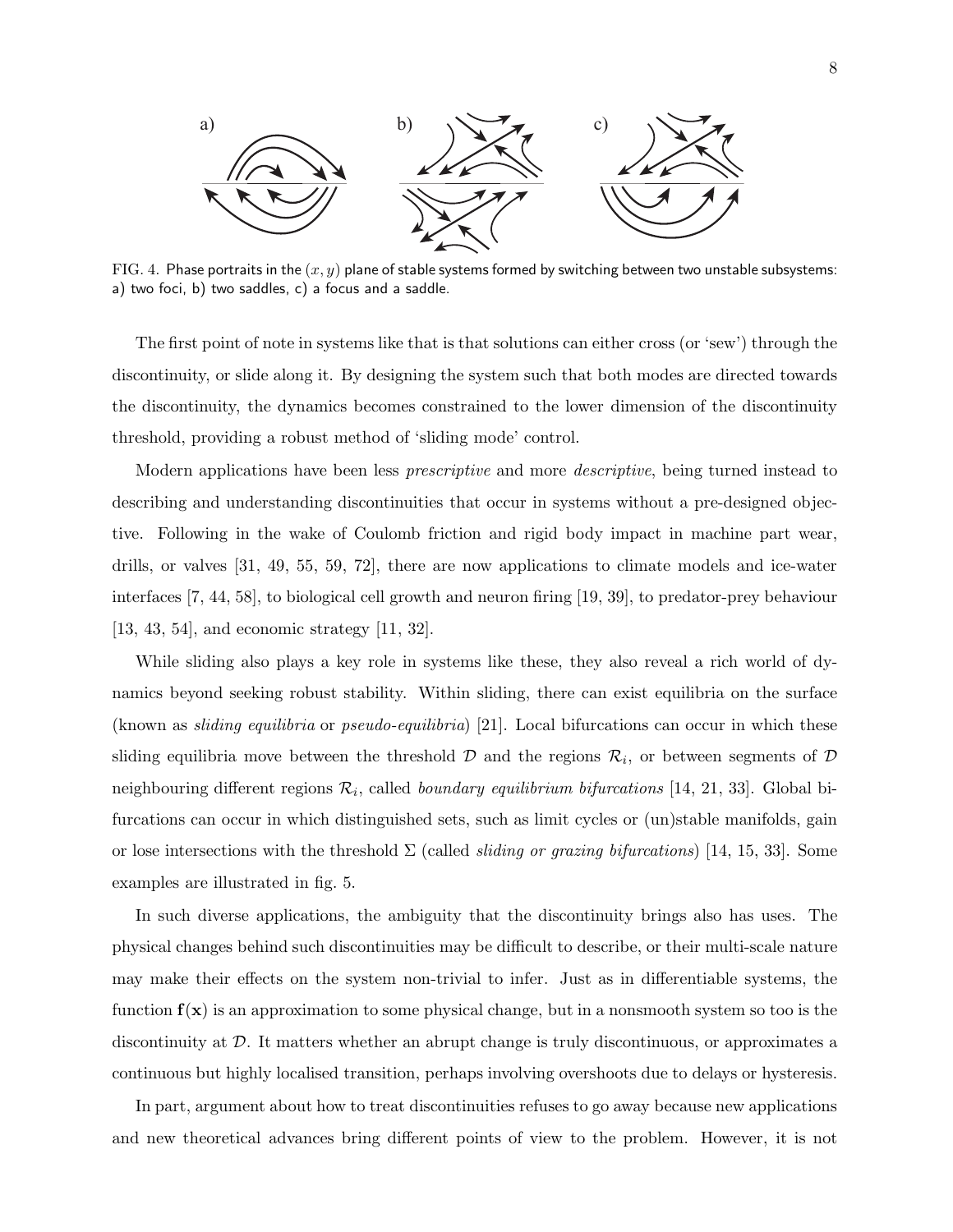

FIG. 5. Singularities and local and global bifurcations. a) A focus becomes a sliding node (see e.g. [21, 43]). b) A sliding focus becomes a codimension two sliding node [33]. c) A nonsmooth Shilnikov connection [13, 52].

legitimate to ask which of these approaches is 'correct' or superior, since none is entirely general. The growing literature provides justifications for different discontinuity models in different contexts. The fact that there is no unique way to solve (3) at  $\mathcal D$  captures these ambiguities in the model itself, and failure to retain some generality in how we specify the dynamics on  $\mathcal D$  can lead to contradictions between different modeling points of view. What is needed are robust and tractable methods to treat discontinuities in dynamics, reliable enough to be adapted to answer specific theoretical or modeling questions. Taken together they reveal the sources of ambiguity and non-determinacy in nonsmooth models, and help us single out the appropriate tools to apply in different applications. While now largely understood in low dimensions, through various different solution concepts and regularizations [8, 17, 21, 33, 53, 62], higher dimensions bring new problems associated with this non-uniqueness.

In section III and section IV we review the extent to which this has been achieved. First we should define solutions of the system (3).

## III. SOLUTIONS, EXISTENCE AND (NON-)UNIQUENESS

Filippov defines a differential inclusion such that (3) is set-valued at the discontinuity threshold  $\mathcal{D}$ , and proves that solutions exist of the Caratheodory form [21]. We will refine this below. In certain circumstances those solutions can be shown to be unique, which is useful for designing a system to obtain unique control outcomes, but is not useful for a general theory of dynamics.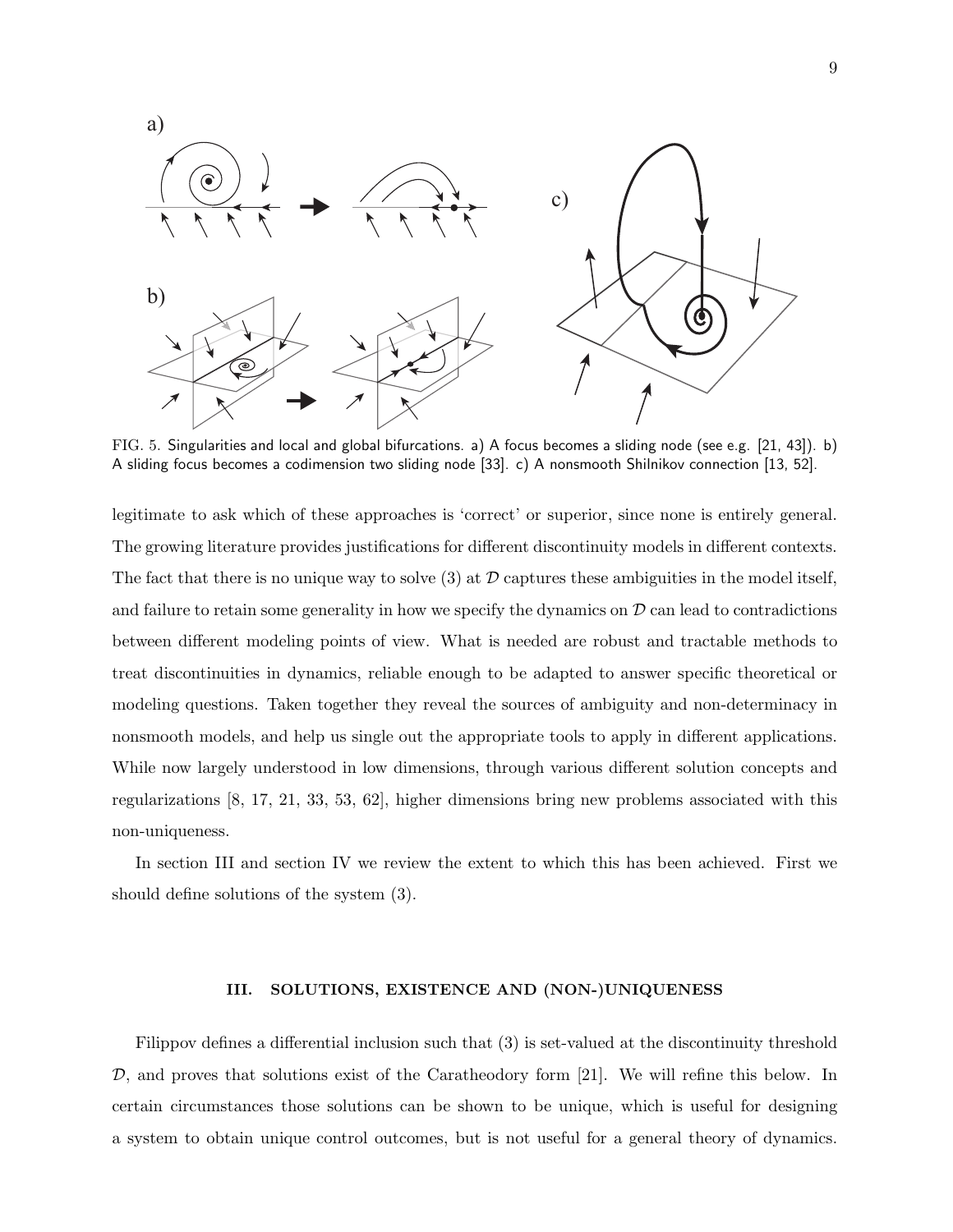Here it is useful to use the distinction between descriptive vs. prescriptive modeling mentioned in section II: descriptive models seek to understand and perhaps predict an existing system, while prescriptive models seek to design and perhaps control a system toward some objective.

The distinction between descriptive vs. prescriptive alters how we conceptually need to deal with a discontinuous system and its solutions, particularly how they handle non-uniqueness. A descriptive model requires a sufficiently general formalism to represent whatever behaviour might occur at the discontinuity, and to understand the existence and stability of solutions that then arise. A prescriptive model requires a possible set of behaviours, with an understanding of which are achievable and which are optimal, and to what extent uniqueness can be obtained. The fundamental theory of nonsmooth dynamical system should retain enough generality for both purposes.

Let us extend the Caratheodory definition of solutions in a way that permits discussion of particular implementations, that is, of particular solutions of a nonsmooth system, which we can prove may exist, and may or may not be unique and/or stable.

Consider a system

$$
\dot{\mathbf{y}} = \mathbf{f}(\mathbf{y}) \qquad \text{with} \quad \mathbf{y}(a) = \mathbf{y}_0 \tag{5}
$$

where y represents a variable that we assume remains close to the observed evolution of true state of whatever system is being modelled. The term 'close to' refers to deviation within a relatively small space or time to allow, in particular, sufficiently rapid transitions to appear as discontinuities.

Let us define solutions of this system in an open neighbourhood  $\Omega \subset \mathbb{R}^n$  and a point  $y_0 \in \Omega$ , as

$$
\mathbf{y}(t) = \mathbf{y}_0 + \int_a^t \boldsymbol{\eta}(\tau) d\tau \qquad \text{for } t \in [a, b] ,
$$
 (6)

such that  $y(t) \in \Omega$  for  $t \in [a, b]$ . For the usual Peano Theorem one relates (6) to (5) by requiring, subject to an assumption that f be continuous, that

$$
\eta(\tau) = \mathbf{f}(\mathbf{y}(\tau)) \qquad \text{for each } \tau \in [a, b]. \tag{7}
$$

Our goal here is to generalize the relation  $(7)$  to apply in contexts where f need not be continuous, and  $\eta$  cannot be everywhere identified with f in a well-defined manner.

Given a true state x, for small enough  $|y_0 - x_0|$  can expect y to evolve according to (7) such that  $|y - x|$  is small provided  $|f(y) - f(x)|$  is small, and then the appropriate integrand in (7)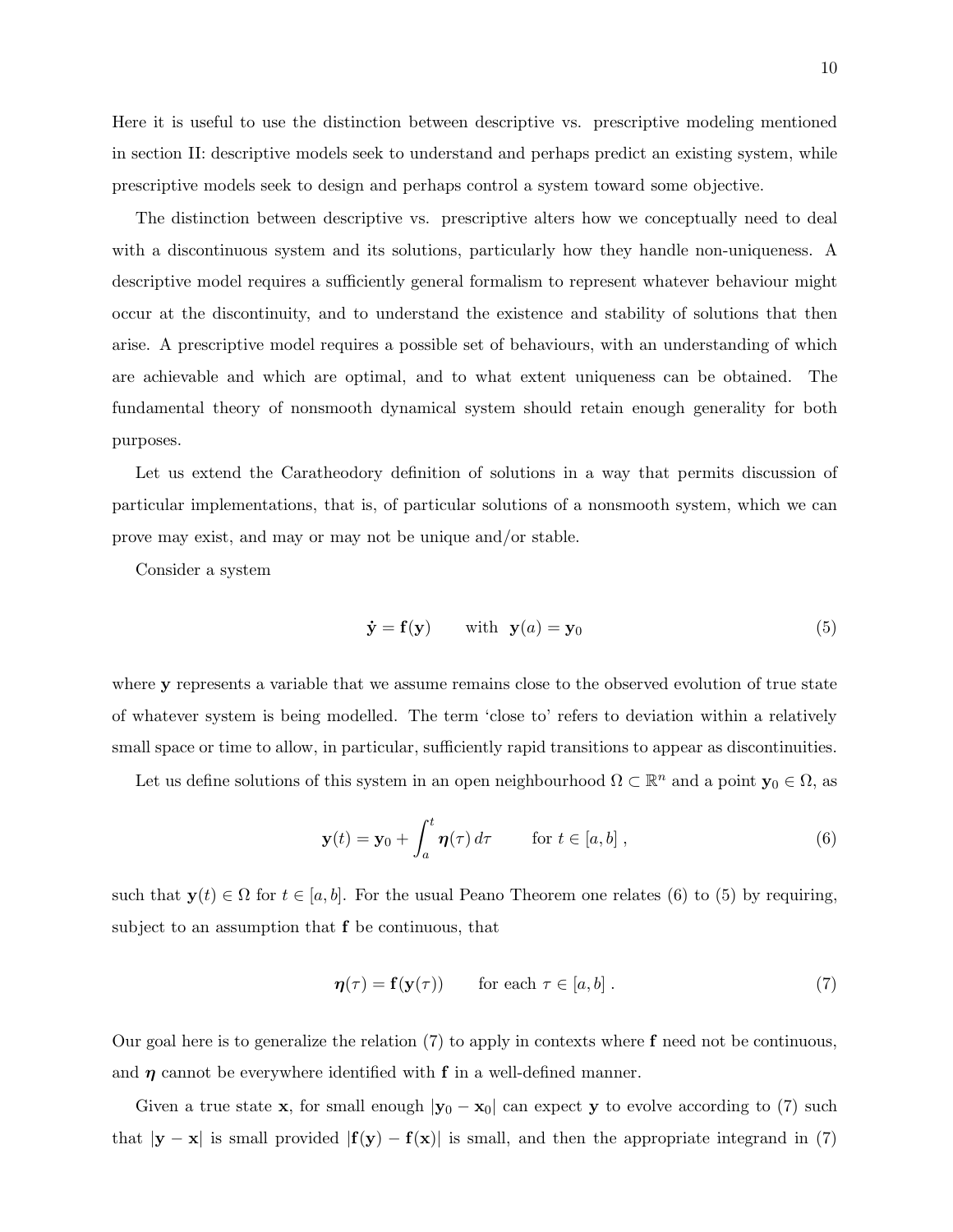is clearly  $\eta \equiv f$ , of course leading to Picard-Lindelof theorem of existence and uniqueness. It is obvious mathematically that this may not hold if f is discontinuous, but less obvious what does happen. Yet we know solutions can be found, as one may choose any number of ways to simulate such solutions, but what is lacking is an adequate way to the describe them in any generality.

The reason the relation between modelled state y and true state x need not be trivial in a nonsmooth system is that a discontinuity takes place at the observed state, and any slight discrepancy between  $y$  and  $x$  can have non-trivial effects. The 'observer' in this setting is often a sensor in control settings [10, 57], or an intermediary actuator such as an mRNA stage in gene regulation [18], where it has been shown that the difference between  $y$  and  $x$  due to an intermediary step that estimates or 'reads' the state in some way can go as far as creating local changes in stability.

One way to quantify these aspects of the modeling problem (usually neglectable in differentiable systems), is to say the true system (with state  $x$ ) and its model (with state  $y$ ) are related by a class of singular perturbation problems

$$
\dot{\mathbf{x}} = \mathbf{h}(\mathbf{x}, \mathbf{y}) , \qquad \varepsilon \dot{\mathbf{y}} = \mathbf{g}(\mathbf{x}, \mathbf{y}) , \qquad (8)
$$

with a 'good' model being achieved in the limit  $\varepsilon \to 0$ . Most simply we might expect  $\mathbf{g}(\mathbf{x}, \mathbf{y}) = \mathbf{x}-\mathbf{y}$ , so that y contracts strongly to x to reach the surface  $g = 0$ , on a timescale or order  $O(\varepsilon)$ , and thereafter shadows  $x$  on the natural timescale. But equally well the function  $g$  could have a slight 'S-shape' that represents a non-trivial implementation, that complicates the interaction with the discontinuity in **f** as y contracts to a value on  $g = 0$  but can escape it at the turning points of the 'S-shape', as happens in relaxation oscillations. Systems of this form were studied in [8] and shown to be capable of reproducing both Filippov and non-Filippov dynamics like that in example 2. The second equation in (8) could also take other forms, for example noise in the state via  $\varepsilon \mathbf{y}(t) = \mathbf{g}(\mathbf{x}, \mathbf{y}) + \varepsilon \mathbf{W}(t)$  where **W** is some stochastic process.

Let us fix an initial state  $y(a) = y_0$  and fix the field **f** to be set-valued. Thus, each  $f(x) = \{z\}$ is an arbitrary subset of  $\mathbb{R}^n$ , subject only to the conditions:

the set 
$$
\{x \in \Omega : f(x) \neq \emptyset\}
$$
 is dense in  $\Omega$  (9)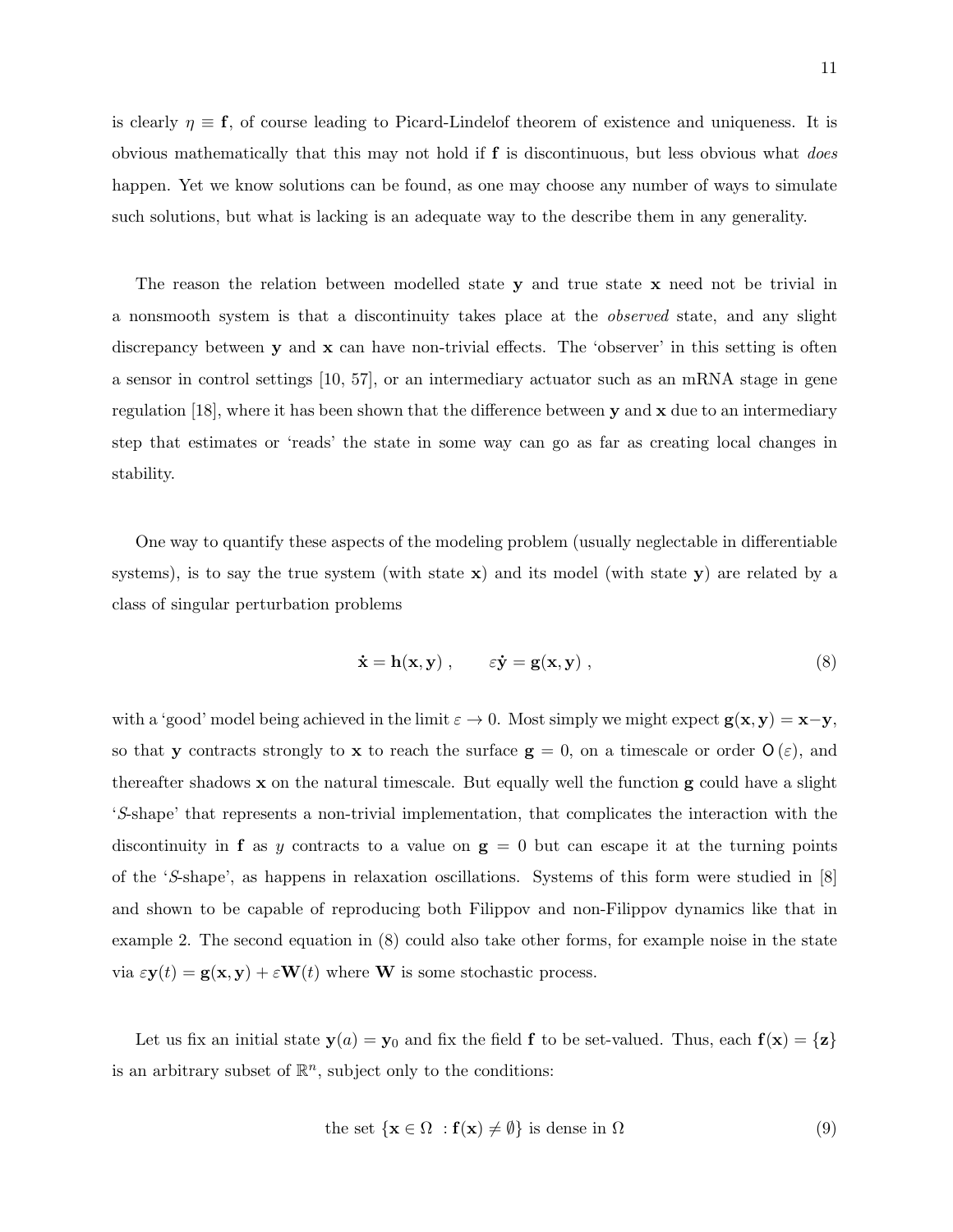

FIG. 6. A nonsmooth system in x, embedded in the slow manifold  $g = 0$  of a system with a fast variable y, showing  $g = x - y$  (left) and an 'S-shape' curve (right) similar to [8]. The fast dynamics collapses to the slow manifold, on which  $\dot{\mathbf{x}} = \mathbf{h}(\mathbf{x}, \mathbf{y})$  with y constrained by the algebraic condition  $\mathbf{g} = 0$ .

and one has a bound

$$
|\mathbf{z}| \le K \qquad \text{for all } \mathbf{z} \in \mathbf{f}(\mathbf{x}), \ \mathbf{x} \in \Omega \,. \tag{10}
$$

For our present purposes we omit any regularity assumption for the field f while weakening the notion of "solution". We do notice that while no regularity is imposed on  $f(y)$  as a function of  $y \in \mathbb{R}^n$ , the integrated form of (6) implicitly requires that  $\eta(\tau) = f(y(\tau))$  should be at least measurable as a function of  $\tau \in [a, b]$ .

**Definition 1.** We say that  $y(\cdot)$  is an  $\varepsilon$ -approximate solution of (5) if in (6) one had  $\eta(t)$  =  $f(z)+O(\varepsilon)$  with  $z = y(t)+O(\varepsilon)$ . More precisely, we define the set-valued function  $F_{\varepsilon}(\cdot) = F_{\varepsilon}(\cdot; f)$ by

$$
\mathbf{F}_{\varepsilon}(\mathbf{y}) = \{ \mathbf{f}(\mathbf{x}) + \mathbf{z} : |\mathbf{x} - \mathbf{y}| < \varepsilon, \ |\mathbf{z}| < \varepsilon \} \tag{11}
$$

and say that  $y(\cdot)$  is an  $\varepsilon$ -approximate solution of (5) if (6) holds with  $\eta(\tau) \in \mathbf{F}_{\varepsilon}(y(\tau))$  for almost every  $\tau \in [a, b]$ .

We note immediately from (9) that each  $\mathbf{F}_{\varepsilon}$  is nonempty and from (11) that for any  $\hat{\varepsilon} > \varepsilon$  one has  $\mathbf{F}_{\varepsilon}(\mathbf{x}) \subset \mathbf{F}_{\varepsilon}(\mathbf{x})$  pointwise so every  $\hat{\varepsilon}$ -approximate of (5) is also an  $\hat{\varepsilon}$ -approximate solution.

Here, the set  $\mathbf{F}_{\varepsilon}$  gives the result of the black box to within the uncertainty, the set of modes (behaviours) available on the unmodelled fast time scale,  $\varepsilon$ –close to  $y(\tau)$ . From a modelling point of view, such an  $\varepsilon$ -approximate solution is to be used much as one might computationally employ a discretization.

We now can introduce our weakened notion of solution: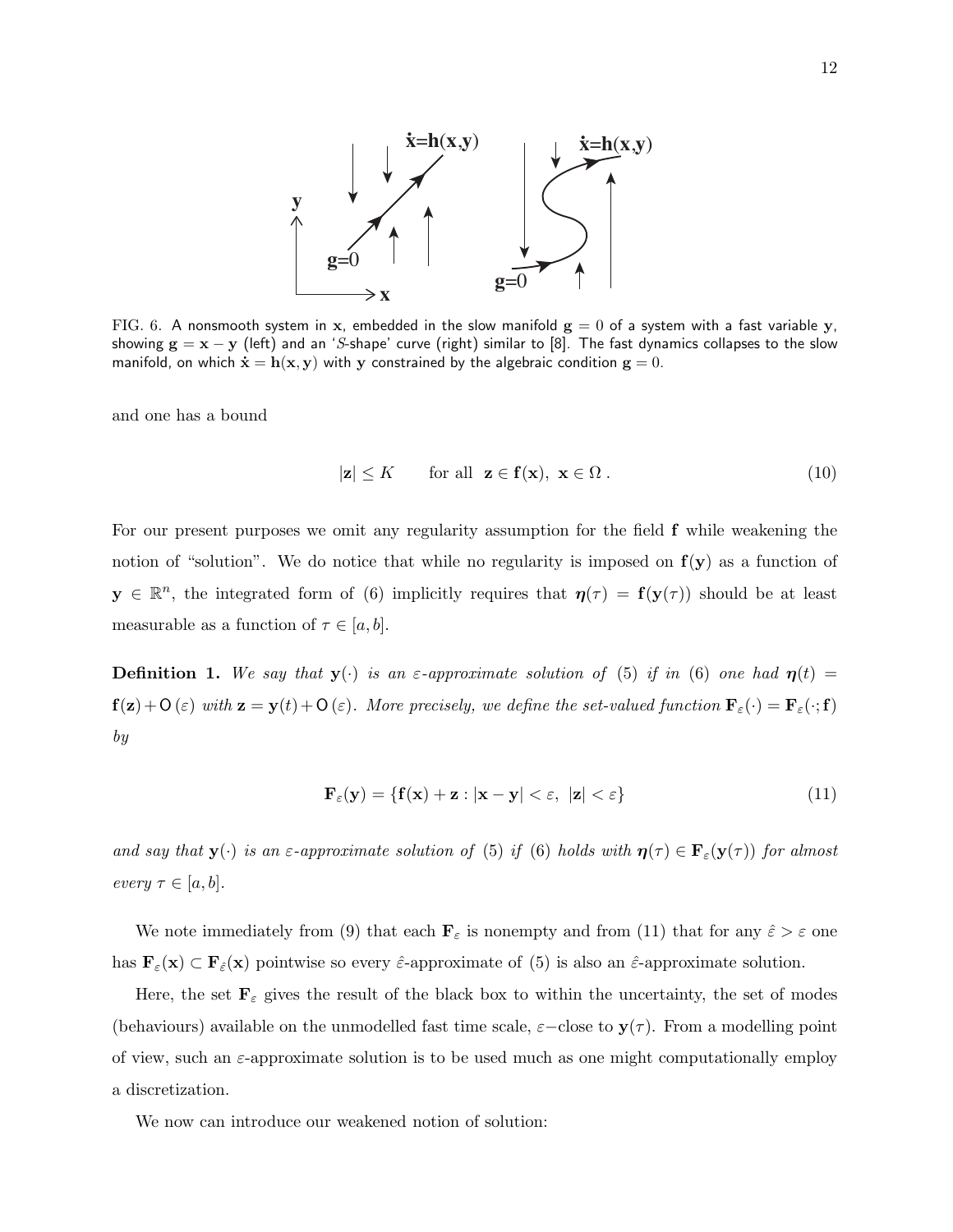**Definition 2.** We say that  $y(\cdot)$  is a **mild solution** of (5) if there is a sequence  $\{y_k\}$  of  $\varepsilon_k$ approximate solutions (with  $\varepsilon_k \to 0+$ ) such that  $y_k \to y$  (uniform convergence on [a, b]) and  $\eta_k \to \eta$  (weak convergence in, e.g.,  $L^p([a, b] \to \mathbb{R}^n)$  for  $1 < p < \infty$ ).

**Theorem 1.** Assume (9) and (10); choose  $y(a)$ . Then there exists a mild solution y of (5).

*Proof.* For arbitrary  $K \geq \varepsilon > 0$  use a forward Euler approximation to construct an  $\mathbb{R}^n$ -valued function  $y(\cdot)$  on [a, b]: Partition [a, b] into N subintervals of length  $(b - a)/N = h < 2\varepsilon/K$  by  ${\tau_n = a + nh}$  and set  $y_0 = y(a)$ . Then, arbitrarily choose some  $\eta_n$  from  $\mathbf{F}_{\varepsilon}(y_n)$  and use  $\eta(\tau) = \eta_n$ in (6) for  $\tau_n \leq \tau < \tau_{n+1}$  recursively for  $n = 1, \ldots, (N-1)$ .

We next show that this y is a 2 $\varepsilon$ -approximate solution of (5). Our choice of  $\eta_n \in \mathbf{F}_{\varepsilon}(\mathbf{y}_n)$ implies the existence of **x** and **z** with  $|z| < \varepsilon$ ,  $|x - y_n| < \varepsilon$  such that  $\eta_n = f(x) + z$ . This gives  $|\eta|_n < K + \varepsilon < 2K$  so (6), (10) ensure that  $y(\cdot)$  must be Lipschitzian with constant less than  $2K$ . It follows that  $\eta(\tau) = \eta_n = f(x) + z$  with  $|x - y(\tau)| = |x - y_n + (\tau - \tau_n)\eta_n| < 2\varepsilon$  so  $\eta(\tau) \in \mathbf{F}_{2\varepsilon}(y(\tau))$ for each  $\tau \in [\tau_n, \tau_{n+1}],$  each  $n = 0, ..., N - 1.$ 

Much as in the standard proof of Peano's existence theorem, we can now show existence of a mild solution. Construct a sequence  $\{y_k(\cdot)\}\$  of  $\varepsilon_k$ -approximate solutions as above with  $\varepsilon_k \to 0$ . Since these are uniformly Lipschitzian as noted, the Arzelà-Ascoli Theorem ensures existence of a subsequence (which we continue to denote by  $\{y_k\}$ ) converging uniformly to some  $\bar{y}(\cdot) \in \mathcal{C}([a, b] \to \infty)$  $\mathbb{R}^n$ ) and let  $\{\eta_k(\cdot)\}\$ as in (6) be the corresponding subsequence. Each  $\eta_k(\cdot)$  is piecewise constant by construction, hence measurable, and pointwise uniformly bounded by  $2K$  so this sequence is bounded in  $L^{\infty}$ ; a fortiori, it is bounded in  $L^2$  so, again extracting a subsequence if necessary, it is weakly convergent in  $L^2$  to some  $\bar{\eta}$  and we note that we have (6) in the limit on interpreting this as the inner product  $\mathbf{y}_k(t) = \mathbf{y}_0 + \langle \chi, \eta_k \rangle$  with  $\chi$  the characteristic function of [a, t].

By the definition, it follows that  $\bar{y}$  is a mild solution of (5).

**Theorem 2.** If f is single-valued and continuous, then every mild solution is also a classical solution and conversely.

*Proof.* Assume we are given a single-valued continuous vector field  $x \mapsto f(x)$ . First, suppose  $y(\cdot)$ is a classical solution of (5), i.e.,  $\dot{\mathbf{y}}(\tau) = \eta(\tau) = \mathbf{f}(\mathbf{y}(\tau))$ . We must then show that  $\mathbf{y}(\cdot)$  is a mild solution satisfying Definition 2, i.e., that there exists a uniformly convergent  $\mathbb{R}^n$ -valued sequence  $\mathbf{y}_k(\cdot) \to \mathbf{y}(\cdot)$  on [a, b] and a numerical sequence  $\varepsilon_k \searrow 0$  such that (6) holds with

$$
\eta_k(\tau) \in \mathbf{F}_{\varepsilon_k}(\mathbf{y}_k(\tau)) \qquad \text{for each } \tau \in [a, b]. \tag{12}
$$

 $\Box$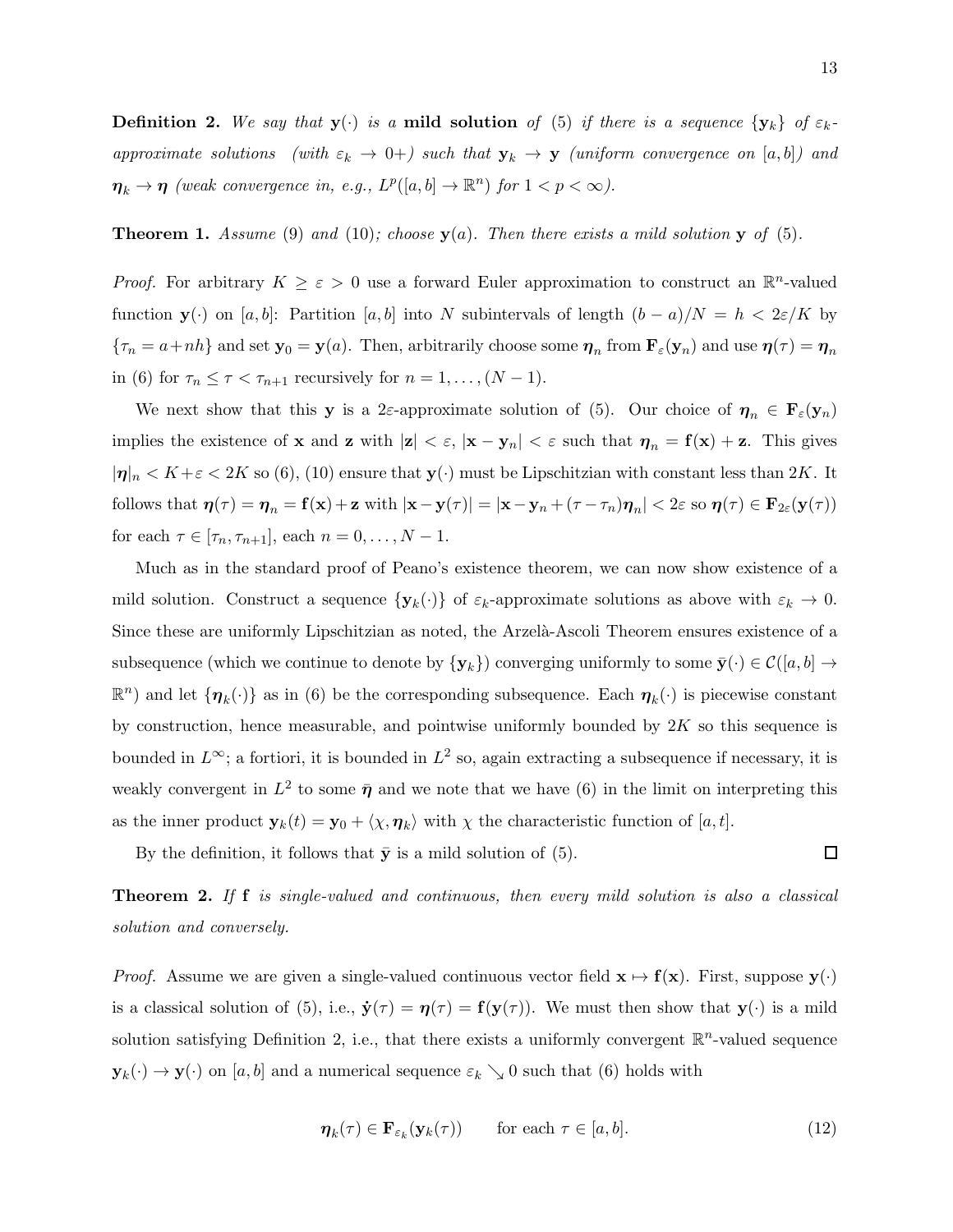The easiest way to see this is to take  $\eta_k \equiv \eta = \dot{y}$  so (6) gives  $y_k \equiv y$  and (12) holds with  $\varepsilon_k \equiv 0$ so the classical solution  $y(\cdot)$  is also a mild solution.

Conversely, suppose  $y(\cdot)$  is a mild solution of (5) as above. Thus, for a sequence of  $\varepsilon_k$ approximate solutions with  $\varepsilon_k \searrow 0$  we have (6) giving uniform convergence  $y_k \to y$ . In view of (11) in Definition 1, the condition (12) can equivalently be written as

$$
\boldsymbol{\eta}_k(\tau) = \mathbf{f}(\mathbf{x}_k(\tau)) + \mathbf{z}_k(\tau) \tag{13}
$$

with 
$$
|\mathbf{x}_k(\tau) - \mathbf{y}_k(\tau)| < \varepsilon_k
$$
,  $|\mathbf{z}_k(\tau)| < \varepsilon_k$  (14)

There is no assurance of continuity in  $\tau$  for  $\mathbf{x}_k$ ,  $\mathbf{y}_k$ ,  $\mathbf{z}_k$ , but it is clear that  $\mathbf{z}_k(\cdot) \to 0$  converges uniformly and, since we are given that the convergence  $y_k \to y$  is uniform, it follows that  $x_k \to y$ is also uniform. Since the interval [a, b] is compact, the function  $f(\cdot)$  is uniformly continuous so  $f(x_k) \to f(y)$  is again uniform convergence whence (6) assures that one has (5) in the limit.

 $\Box$ Thus, the mild solution is here also a classical solution with (5) holding pointwise.

This concept of mild solutions is only a small generalization of that used by Filippov in [21], and similar to Filippov we now move on to the qualitative properties of solutions like these, and it is here that the field has seen the most significant growth in recent years.

## IV. RESOLVING AMBIGUITIES

With solutions having been defined, and shown to exist, it is useful to form a more qualitative picture of those solutions, to understand intuitively the forms a flow takes at a discontinuity.

We must first accept that while solution concepts like those in section III show that we can solve nonsmooth systems like  $(3)$ , and without imposing any restrictions other than that f be piecewise-differentiable, under no conditions does the equation (3) guarantee those solutions will be unique at  $\mathcal{D}$ . To see this explicitly we require an explicit expression for f on its discontinuity threshold  $\mathcal{D}$ , as we discuss here, along with the kinds of flow that result. Different expressions on  $\mathcal D$  are suggested by different applications, derived to model physiological switches, electrical relays, or decision making. Some are consistent with numerical simulations, others for seeking robust solutions, while others treat the discontinuity as a singular perturbation, allowing blow-up methods. There is no 'correct' method, but an array of different such expressions that each have appropriate justifications in different contexts. But we can understand how they fit together and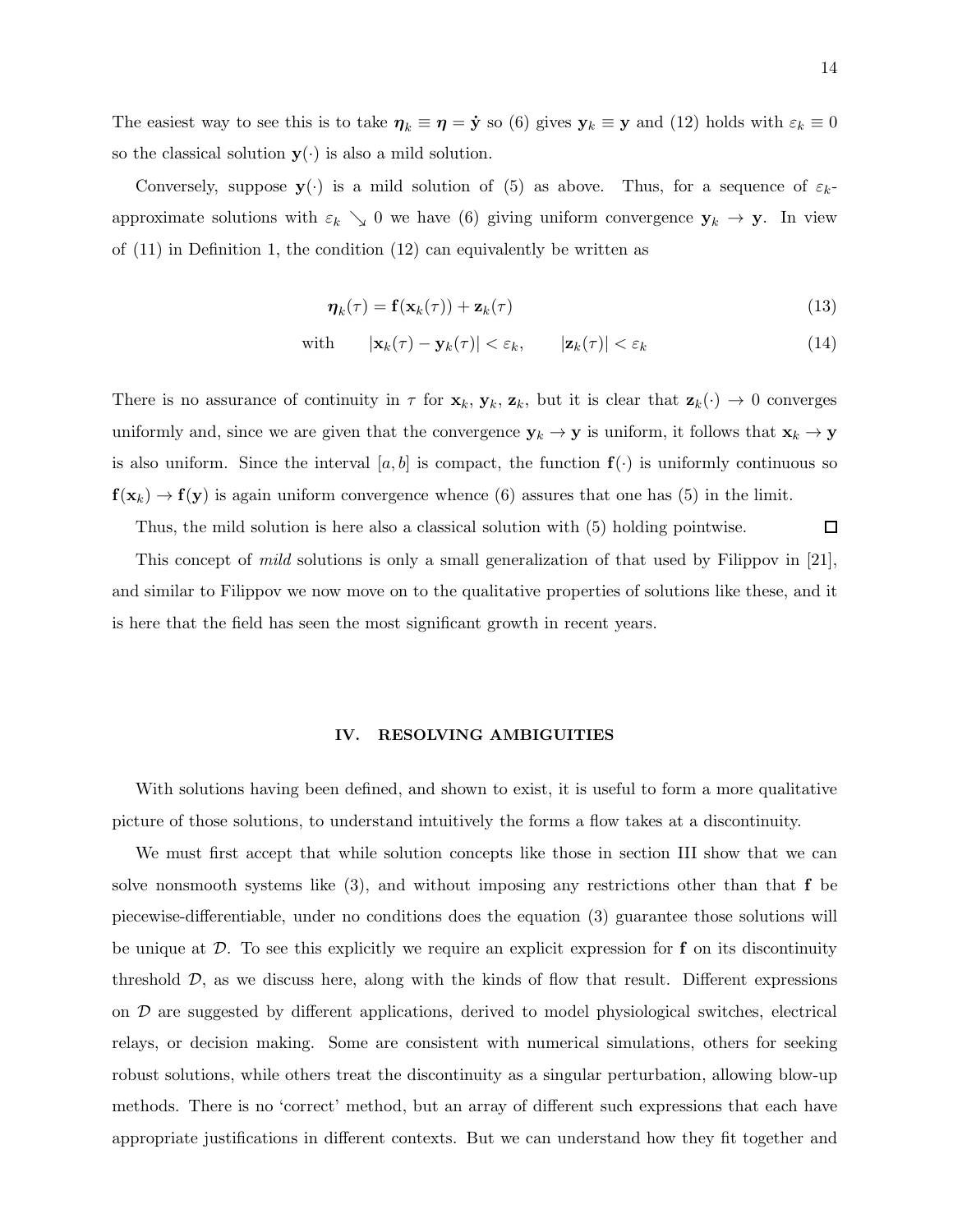what their different uses are. In this section we look at some key alternatives, and their relationship with the non-uniqueness or ambiguity of a nonsmooth system.

The kind of ambiguities illustrated in our introductory examples 1-example 3 continue to attract debate in the literature on nonsmooth dynamics, and seem likely to define much of the future study of applied nonsmooth models. But examples like these have also provided a basic framework to resolve and utilize such ambiguities. We will now try to formalize that framework, before showing how it resolves the three examples.

Taking the system (3), assume that  $\mathcal{D} \subset U$  can be expressed as a collection of hypermanifolds  $\mathcal{D}_1, \mathcal{D}_2, ...,$  writing

$$
\mathcal{D} = \bigcup_{j \in J} \mathcal{D}_j \quad \text{where} \quad \mathcal{D}_j = \{ \mathbf{x} \in U : \sigma_j(\mathbf{x}) = 0 \}, \tag{15}
$$

for some set  $J \subset \mathbb{N}$ , and differentiable functions  $\sigma_j : U \to \mathbb{R}$ .

To understand the ambiguities of a system like (3), and avoid them where possible, we have learned is that it is best to separate its expression into four initial steps, formulating: 1. the inclusion, 2. the multiplier expression, 3. the regularization, 4. the sliding dynamics; as follows.

1. The inclusion. Form a differential inclusion that describes all possible values that  $\dot{x}$  can pass through at a point on the discontinuity threshold. Its form may be dictated by applications or by theory, but to ensure solutions exist we at least assume it constitutes a connected set  $\mathcal{F},$ 

$$
\dot{\mathbf{x}} \in \mathcal{F}(\mathbf{x}) \supseteq \{ \mathbf{f}^i(\mathbf{x}) \; : \; \mathbf{x} \in \overline{\mathcal{R}_i} \; , \; i \in Z \}
$$
\n
$$
(16)
$$

such that at any point  $\mathbf{x} \notin \mathcal{D}$  the value of F reduces to one unique  $\mathbf{f}^i$  where  $\mathbf{x} \in \mathcal{R}_i$ , and otherwise when  $x \in \mathcal{D}$  the value of F is some connected set containing all  $f^i$  for which  $\mathbf{x} \in \mathcal{R}_i.$ 

A common alternative in mechanics is the use of complementarity functions (see e.g. [12, 45]), which prescribe a set of constraints on the system at the discontinuity similar to the convex set, with similar dynamics, and precisely which formulation is more useful depends mainly on the questions being asked.

There is no unique or correct choice for the form of  $F$ , but we discuss some specific forms and their usage below. If an inclusion like (16) is not sufficient, and one wishes to study flow of single-valued orbits that are consistent with (16), we proceed as follows.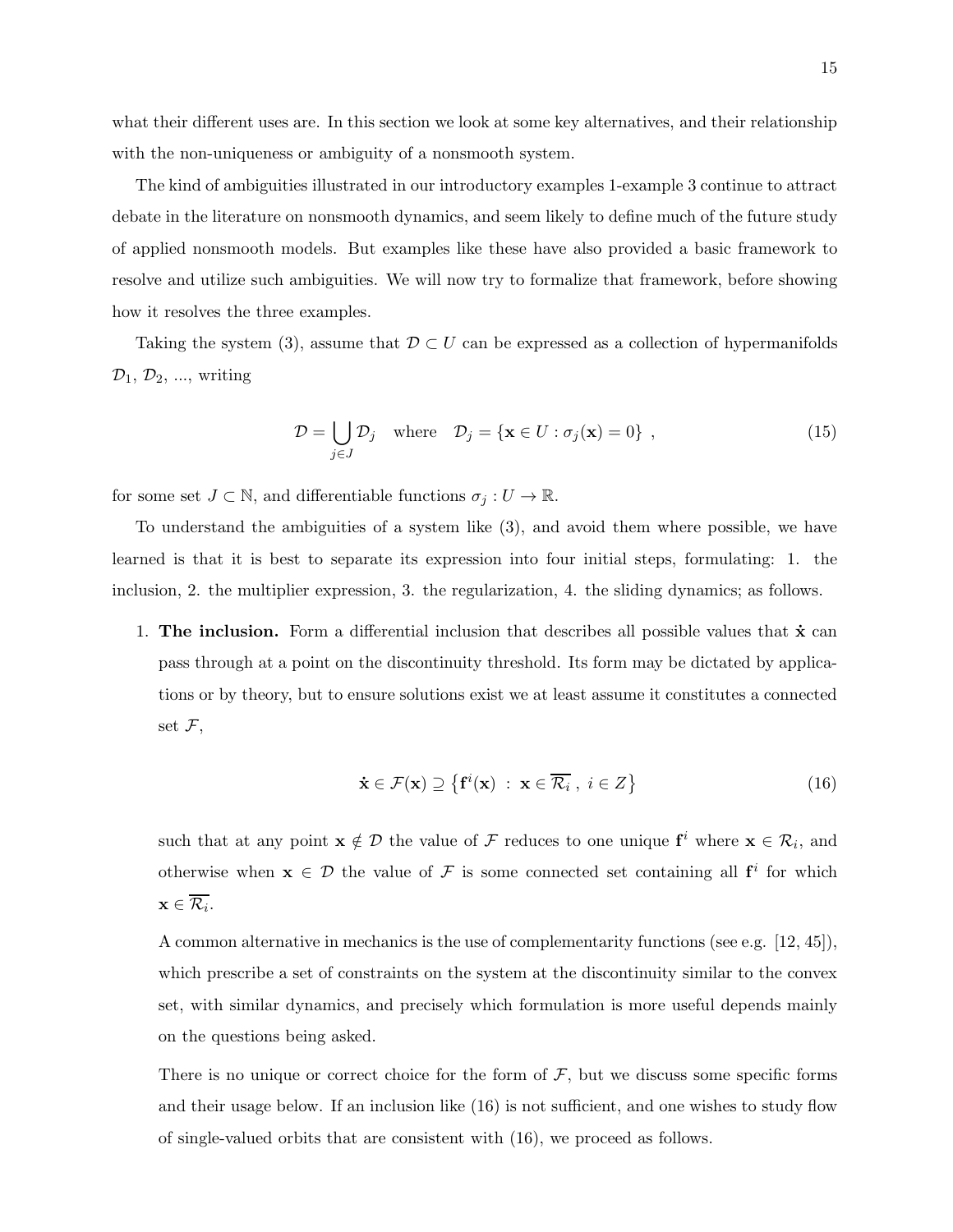2. The multiplier expression. There are two particular ways of re-writing (16) that both connect clearly to applications and facilitate qualitative theory. Their difference has caused some confusion in the literature so let us describe both here. They express f as a function that is continuous in x and in a number of switching multipliers.

**Definition 3.** A switching multiplier is a piecewise-constant whose value is constant over any one region  $\mathcal{R}_i$ , that is

$$
s = \{s_i : \mathbf{x} \in \mathcal{R}_i, i \in Z\},\tag{17}
$$

where each  $s_i$  is a constant.

In particular we can define two different kinds of switching multipliers. The first associate a unique multiplier  $\mu_i$  with each region  $\mathcal{R}_i$ , and take a linear combination of the fields  $f^i$ ,

$$
\dot{\mathbf{x}} = \sum_{i \in Z} \mu_i \mathbf{f}(\mathbf{x}) \qquad \text{where} \tag{18a}
$$

$$
\mu_i = 1 \text{ if } \mathbf{x} \in \mathcal{R}_i \text{ and } \mu_k = 0 \quad \forall \ k \notin \overline{\mathcal{R}_i} \,, \tag{18b}
$$

$$
\mu_i \in [0,1]
$$
 if  $\mathbf{x} \in \mathcal{D} \cap \overline{\mathcal{R}_i}$  and  $\sum_i \mu_k = 1$ . (18c)

The second associates a unique multiplier  $\lambda_j$  each hypermanifold  $\mathcal{D}_j$  in (15),

$$
\dot{\mathbf{x}} = \mathbf{f}(\mathbf{x}; \lambda_1, ..., \lambda_m) \quad \text{where} \tag{19a}
$$

$$
\lambda_j = \text{sign}(\sigma_j(\mathbf{x})) \quad \text{if} \quad \mathbf{x} \notin \mathcal{D}_j \tag{19b}
$$

$$
\lambda_j \in [-1, +1] \quad \text{if} \quad \mathbf{x} \in \mathcal{D}_j \tag{19c}
$$

where  $m = \dim J$  is the number of hypermanifolds comprising  $D$ . The function  $f_{\mu}(x; \lambda_1, ..., \lambda_m)$ is an interpolation between the fields  $f^i$ , such that there is a one-to-one correspondence between each of the  $2^m$  values  $f(\mathbf{x}; \pm 1, ..., \pm 1)$  and the fields  $f^i$ .

The functions in example 1-example 3 are specified using the representation (19). To explain their alternative outcomes seen in some simulations (particularly hysteresis), we will also make use of the representation (18), in section IV A-section IV C below.

Only under one strict condition are the two representations (18) and (19) equivalent.

**Proposition 3** (Linear switching systems.). If (19a) depends linearly on the multipliers  $\lambda_j$ ,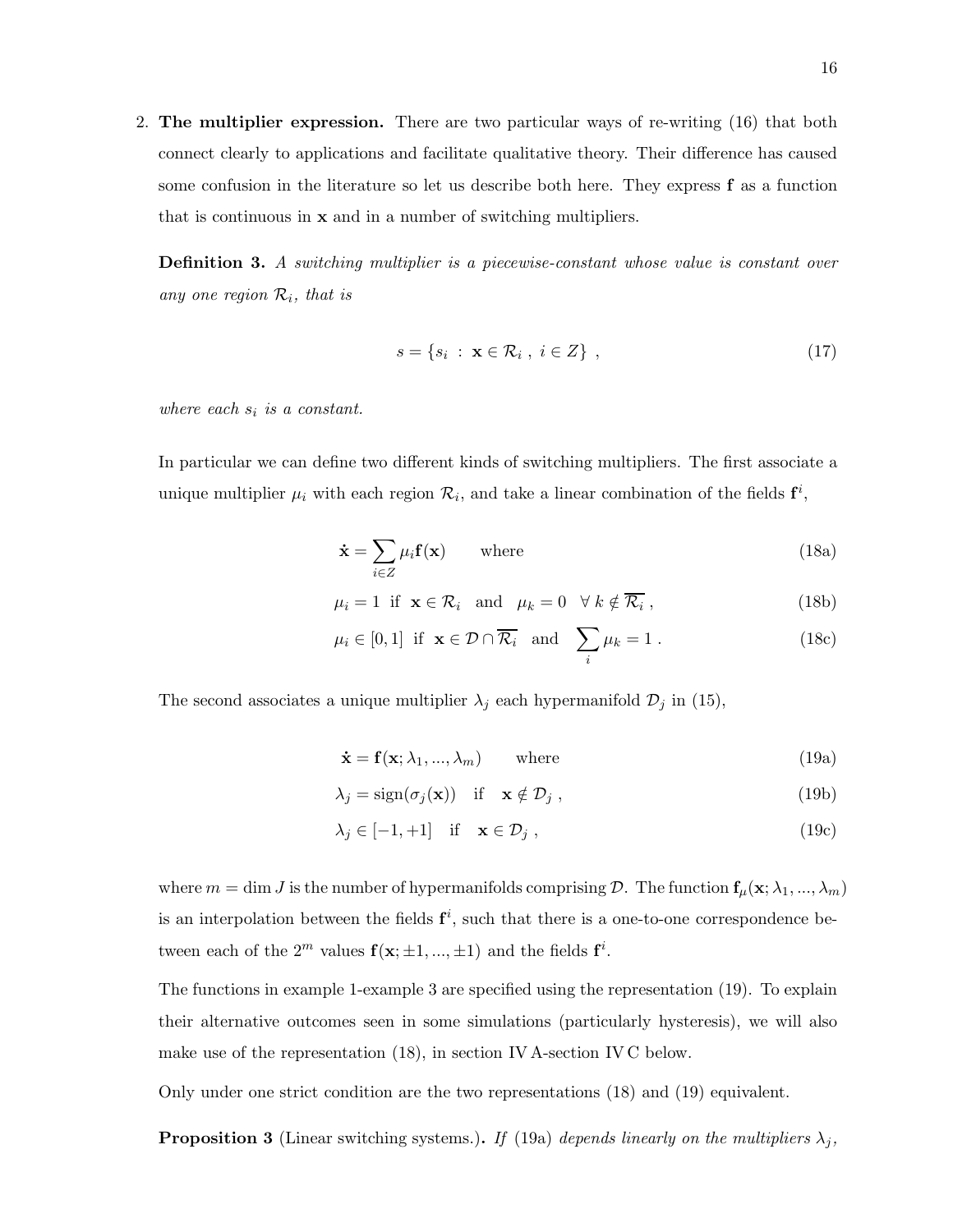then the representations (18) and (19) are equivalent, with a unique correspondence between the multipliers  $\lambda_j$  and  $\mu_i$ .

This is a direct consequence of the fact that, if there are  $p$  different regions  $\mathcal{R}_i$  on U, then the representation of **f** as a linear combination of the p different fields  $f^i$ , is unique, see e.g. Proposition 5.2 from [33].

The system defined by (18) is moreover significant as the convex hull of the vector fields  $f^i$ that apply at a given point  $x$ , i.e. it reduces (16) to

$$
\dot{\mathbf{x}} \in \mathcal{F}(\mathbf{x}) = \text{Hull} \left\{ \mathbf{f}^{i}(\mathbf{x}) \; : \; \mathbf{x} \in \overline{\mathcal{R}_{i}} \; , \; i \in Z \right\} \; . \tag{20}
$$

So we may describe (20) and its multiplier representation (18) as the *linear switching* or *con*vex system, but is it most commonly known as a Filippov system. Much of Filippov's theory [21] assumes that  $\mathcal F$  is this convex hull, proving the existence of solutions and their continuous dependence on parameters and initial conditions. Section III extends the existence of solutions to more general sets like those generated by (19).

It cannot be emphasised enough, however, that uniqueness of solutions does not depend on the choice of representations above. Whether we choose  $\mathcal F$  to be a convex set or otherwise, its solutions remain non-unique. The very general conditions under which non-uniqueness of solutions occurs are not often highlighted. In particular solutions are non-unique at a point  $\mathbf{x} \in \mathcal{D}$  if, at  $\mathbf{x}$ :

- the set  $\mathcal F$  in (16) is permitted to be non-convex, or equivalently the dependence on the multipliers  $\lambda_j$  in (19) is permitted to be nonlinear,
- the discontinuity threshold is an intersection of hypermanifolds, i.e. for two or more  $\mathcal{D}_j$  we have  $\mathbf{x} \in \mathcal{D} = \mathcal{D}_1 \cap \mathcal{D}_2 \cap ...$ ,
- the vector fields  $f^i$  point away from the threshold  $D$  from more than one side of  $D$ ,
- the vector fields  $f^i$  are tangent to the threshold  $D$  from more than one side of  $D$ .

This list might not be exhaustive, but it does show the many conditions under which nonuniqueness is inescapable. To use the notions from section II, restrictions may be put on a system that yield unique solutions in a prescriptive analysis, for example insisting on differentiability of solutions or attractivity of  $D$ , but in a *descriptive study non-uniqueness* is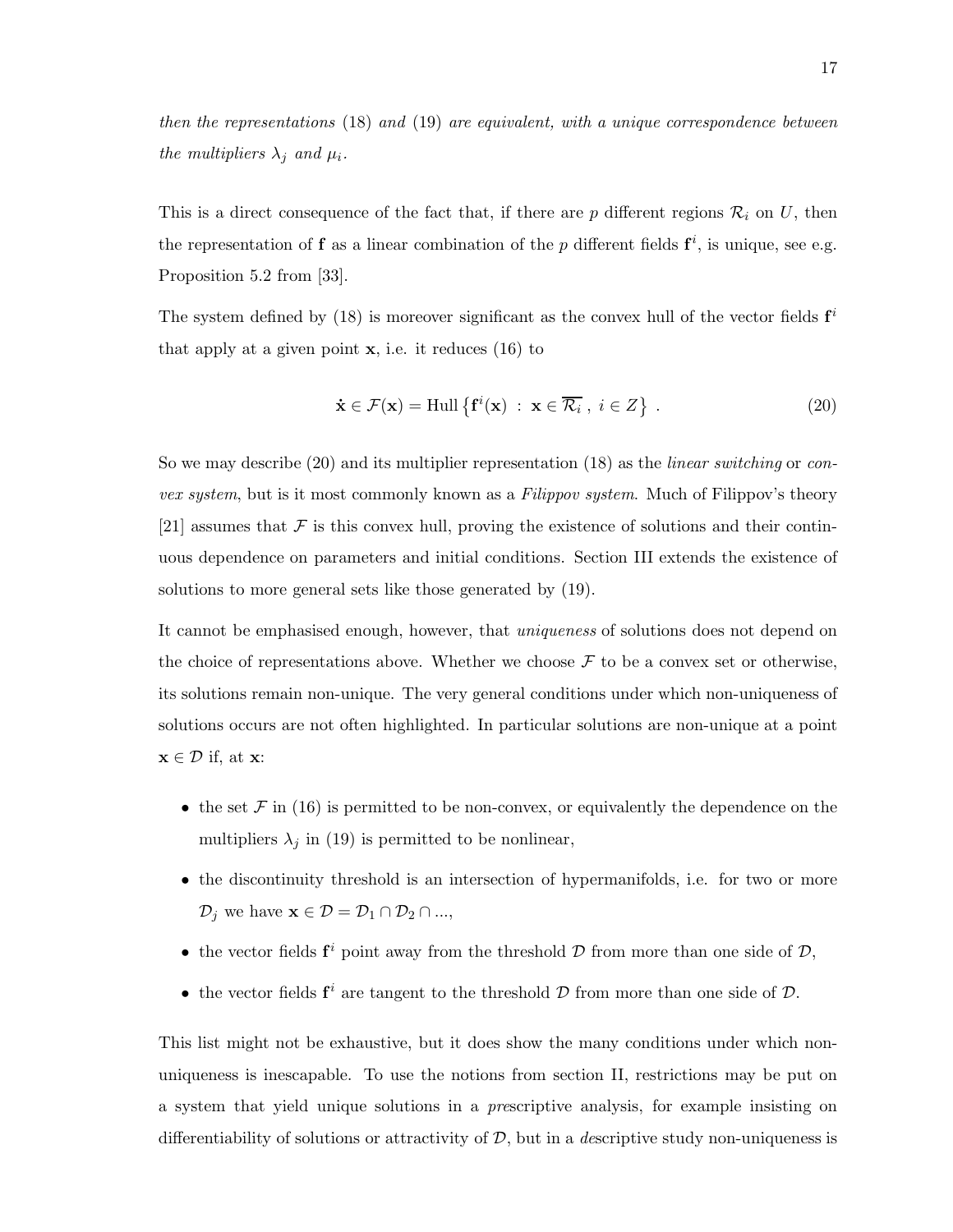often inescapable. In many interesting applications these conditions are violated, including in Filippov systems.

To resolve non-uniqueness at all it is necessary to regularize the system.

# 3. The regularization.

The regularization of a nonsmooth system itself is not unique — there are many ways to regularize any discontinuity — and so does not remove non-uniqueness, but instead separates out different families of possible solutions into clear classes of systems within which we may (or may not) have uniqueness of solutions. The choice of regularization depends on the application being modelled and the theoretical questions of interest. One importance of the two representations (18) and (19) is that they are associated with particular applications and regularization methods.

There are certain key types of regularization in nonsmooth systems.

(a) Discrete regularizations. In some physical systems, the vector field f can only take strictly the values  $f^i$  at or around  $D$ , and not any intermediate values. This usually happens because the system evolves in discrete time steps, or at least only updates the index *i* of the field mode  $f^i$  in discrete time steps. It usually results in an overshoot of the discontinuity threshold  $\mathcal{D}$ , as happens in the presence of hysteresis, delay, or discretization.

Over a time interval where the evolution switches repeatedly between different field values  $f^i$ , say a solution  $x(t)$  spends a proportion of time  $\mu_i$  following each vector field  $f^i$ , then its aggregate motion is a sum of  $\mu_i$ -weightings of each  $f^i$ , resulting in (18), i.e. the convex hull representation. Indeed, hysteretic switching is one motivation for the convex hull discussed in Filippov's seminal theory [21].

(b) Blow up and hidden dynamics. If switching at  $D$  occurs in such a way that f passes through a connected set of values in  $\mathcal F$  at  $\mathcal D$ , then it can be expressed as a continuous function in the form (19). Note this can be nonlinear in the switching multipliers.

Using the representation (19), each of the hyermanifolds  $\mathcal{D}_j = {\mathbf{x} \in U : \sigma_j(\mathbf{x})\}$  can be blown-up into a switching layer  $\mathcal{D}_{j}^{\varepsilon} = {\mathbf{x} \in U : \sigma_{j}(\mathbf{x}) \in [-\varepsilon, +\varepsilon]}$ , for small  $\varepsilon > 0$  such that  $\mathcal{D}_{j}^{\varepsilon} \to \mathcal{D}_{j}$  as  $\varepsilon \to 0$ . In [33] this is done by letting  $\sigma_{j} = \varepsilon_{j} \lambda_{j}$  for  $|\sigma_{j}| \leq \varepsilon$ , such that the dynamics on **x** in the infinitesimal layer  $\sigma_j \in [-\varepsilon, +\varepsilon] \to 0$  as  $\varepsilon \to 0$ , induces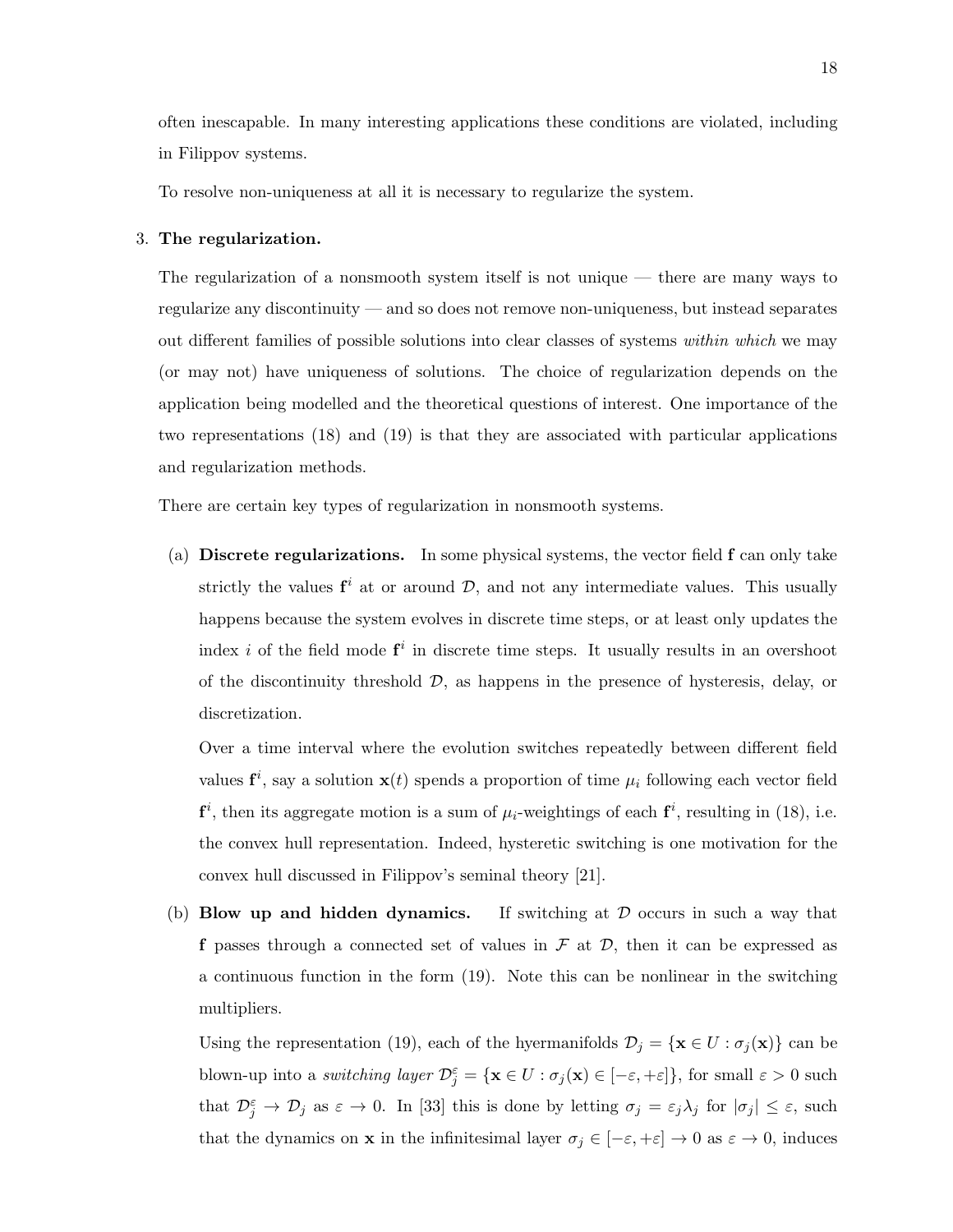a dynamics of the multiplier on the interval  $\lambda_j \in [-1, +1]$ , in the form of a singularly perturbed system

$$
\dot{\mathbf{x}} = \mathbf{f}(\mathbf{x}; \lambda_1, ..., \lambda_m), \qquad (21a)
$$

and 
$$
\varepsilon_j \dot{\lambda}_j = \mathbf{f}(\mathbf{x}; \lambda_1, ..., \lambda_m) \cdot \nabla \sigma_j(\mathbf{x})
$$
 on  $\sigma_j(\mathbf{x}) = 0$ . (21b)

Any behaviours in this system that are not evident immediately from the fields  $f^i$  in (3) are known as hidden dynamics [33].

(c) Transition functions or 'smoothing'. An alternative to blowing up the surface  $\mathcal D$ is to replace the switching multipliers with continuous *transition* functions. This again uses the representation (19). We then let each  $\lambda_j = \phi(\sigma_j(\mathbf{x})/\varepsilon)$ , in the limit  $\varepsilon \to 0^+$ , for continuous and monotonic functions  $\phi(u) = \text{sign}(u) + \mathsf{O}(u^{-1}).$ 

A common way to study these systems is to define fast variables  $v_j = \sigma_j/\varepsilon$ , yielding, similar to the blow-up method, a singularly perturbed system

$$
\dot{\mathbf{x}} = \mathbf{f}(\mathbf{x}; \phi(v_1), ..., \phi(v_m)), \qquad (22a)
$$

and 
$$
\varepsilon \dot{v}_j = \mathbf{f}(\mathbf{x}; \phi(v_1), ..., \phi(v_m)) \cdot \nabla \sigma_j(\mathbf{x})
$$
. (22b)

More generally each  $\lambda_i$  could be identified with the same function or a different one, and also with the same constants  $\varepsilon$  or different constants  $\varepsilon_j$  as in [26]. The conditions for topological conjugacy between (21) and (22) was studied in [51]. A particular class known as Sotomayor-Teixeira regularization have received the most theoretical attention [8, 9, 51, 53, 62, 66], where  $\phi$  is a  $C^{\infty}$  function, strictly increasing on  $|\sigma - i| \leq \varepsilon$ with  $\phi(\sigma_i/\varepsilon) = \text{sign}(\sigma_i)$  for  $|\sigma - i| > \varepsilon$ . Typically these result in singularities which then must be resolved by well established blow-up techniques, see for example [9, 38, 53].

(d) Smoothing of solutions. One may conceive of many other ways to regularize that we have not listed here. A particular source is in methods whose primary purpose is to smooth *solutions* themselves across a discontinuity, rather than the vector field. For computational reasons one may wish to define solutions that have a given order of differentiability, or that reduce errors in numerical calculations, and some approaches are surveyed in [17]. Depending on the method used, will usually be possible to define an effective vector field for the dynamics using the approach of  $(a)$  discrete regularizations above.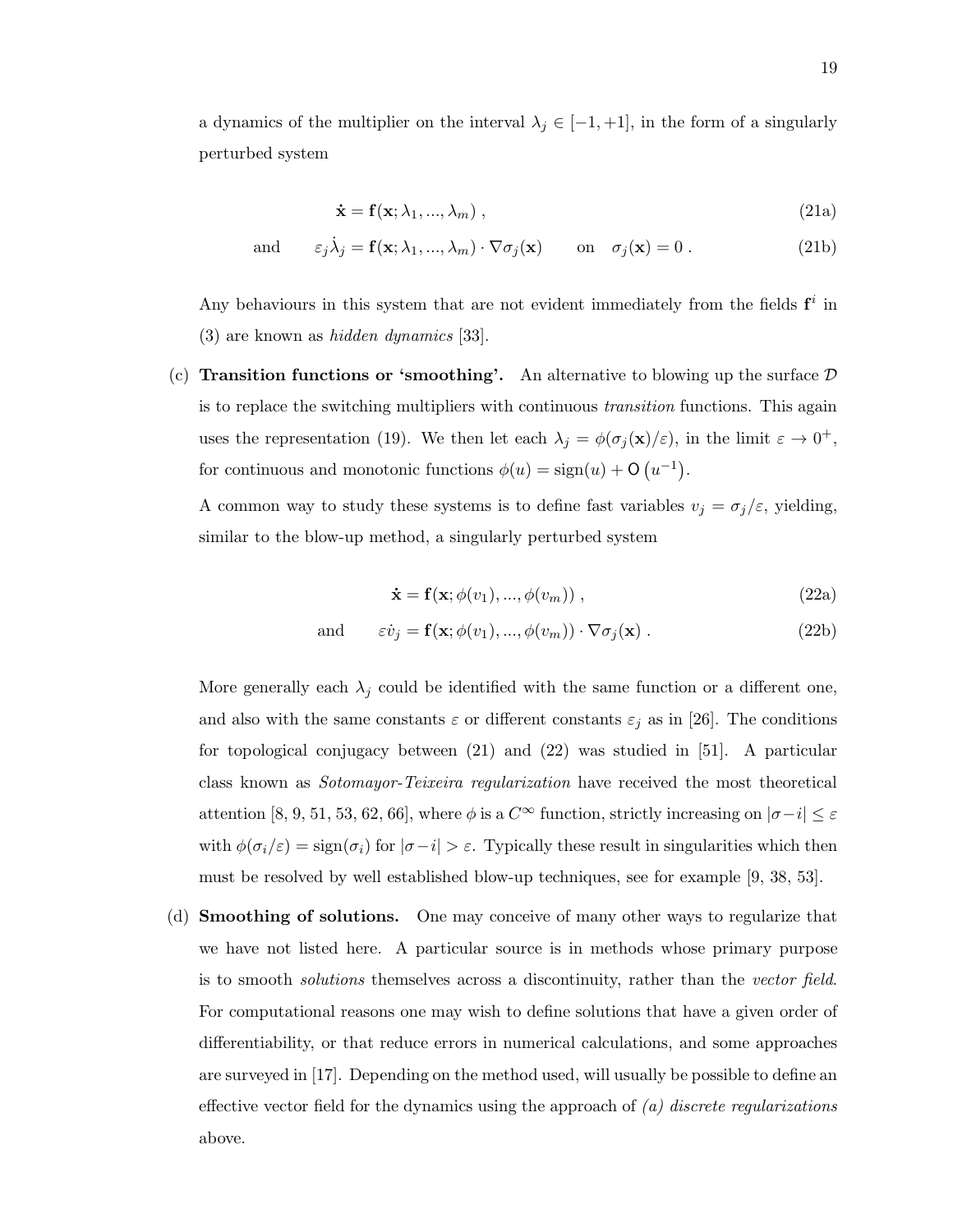## 4. The sliding dynamics.

Whichever regularization is used, there is a common element to the ensuing theory, and that is the notion of *sliding dynamics*, comprised of solutions that travel along the discontinuity threshold D. These can be found by calculating the effective values of the switching multipliers that give motion in the tangent plane to  $\mathcal D$ . This means solving to find values of the multipliers  $\mu_i \in [0,1]$  or  $\lambda_j \in [-1,+1]$  such that  $\dot{\sigma}_j(\mathbf{x}) = 0$ , if we take D to be comprised of hypermanifolds  $\mathcal{D}_j = \{ \mathbf{x} \in U : \sigma_j(\mathbf{x}) \}$  as in (15).

In the *discrete regularization*, this means that if an orbit *slides* on  $\mathcal{D}_j$ , then its dynamics satisfies the differential algebraic system

$$
\dot{\mathbf{x}} = \mathbf{f}(\mathbf{x}; \mu_1, ..., \mu_i, ...)
$$
 where (23a)

$$
0 = \mathbf{f}(\mathbf{x}; \mu_1, \dots, \mu_i, \dots) \cdot \nabla \sigma_j(\mathbf{x}), \qquad (23b)
$$

for every j such that  $\mathbf{x} \in \mathcal{D}_j \subseteq \mathcal{D}$ . Typically the number of free multipliers  $\mu_i$ , which are those such that  $\mathbf{x} \in \mathcal{R}_i$ , outnumbers the hypermanifolds  $\mathcal{D}_j$  such that  $\mathbf{x} \in \mathcal{D}_j$  and hence the number of conditions (23b), so the sliding dynamics is underdetermined, i.e. set-valued.

In the *blow-up* or *smoothing* regularizations things are typically more simple. The sliding dynamics corresponds to the slow dynamics of the singularly perturbed systems (21) or (22), given by the differential algebraic system obtained by setting  $\varepsilon = 0$ , namely

$$
\dot{\mathbf{x}} = \mathbf{f}(\mathbf{x}; \lambda_1, ..., \lambda_j^s, ...)
$$
 where (24a)

$$
0 = \mathbf{f}(\mathbf{x}; \lambda_1, ..., \lambda_j^s, ...) \cdot \nabla \sigma_j(\mathbf{x}), \qquad (24b)
$$

from  $(21)$  or

$$
\dot{\mathbf{x}} = \mathbf{f}(\mathbf{x}; \phi(v_1), ..., \phi(v_j^s), ...)
$$
 where (25a)

$$
0 = \mathbf{f}(\mathbf{x}; \phi(v_1), ..., \phi(v_j^s), ...) \cdot \nabla \sigma_j(\mathbf{x}),
$$
\n(25b)

from (22). Like (23) the algebraic condition must be satisfied for every j such that  $x \in$  $\mathcal{D}_j \subseteq \mathcal{D}$ , solving for the j<sup>th</sup> multipliers  $\lambda_j$  or fast variables  $v_j$  (which we can therefore label with the superscript 's' in (24)-(25)). Unlike (23), the number of free multipliers  $\lambda_j$  or fast variables  $v_j$  such that  $\mathbf{x} \in \mathcal{D}_j$  typically equals the number of conditions (24b) or (25b), so sliding modes are typically well determined.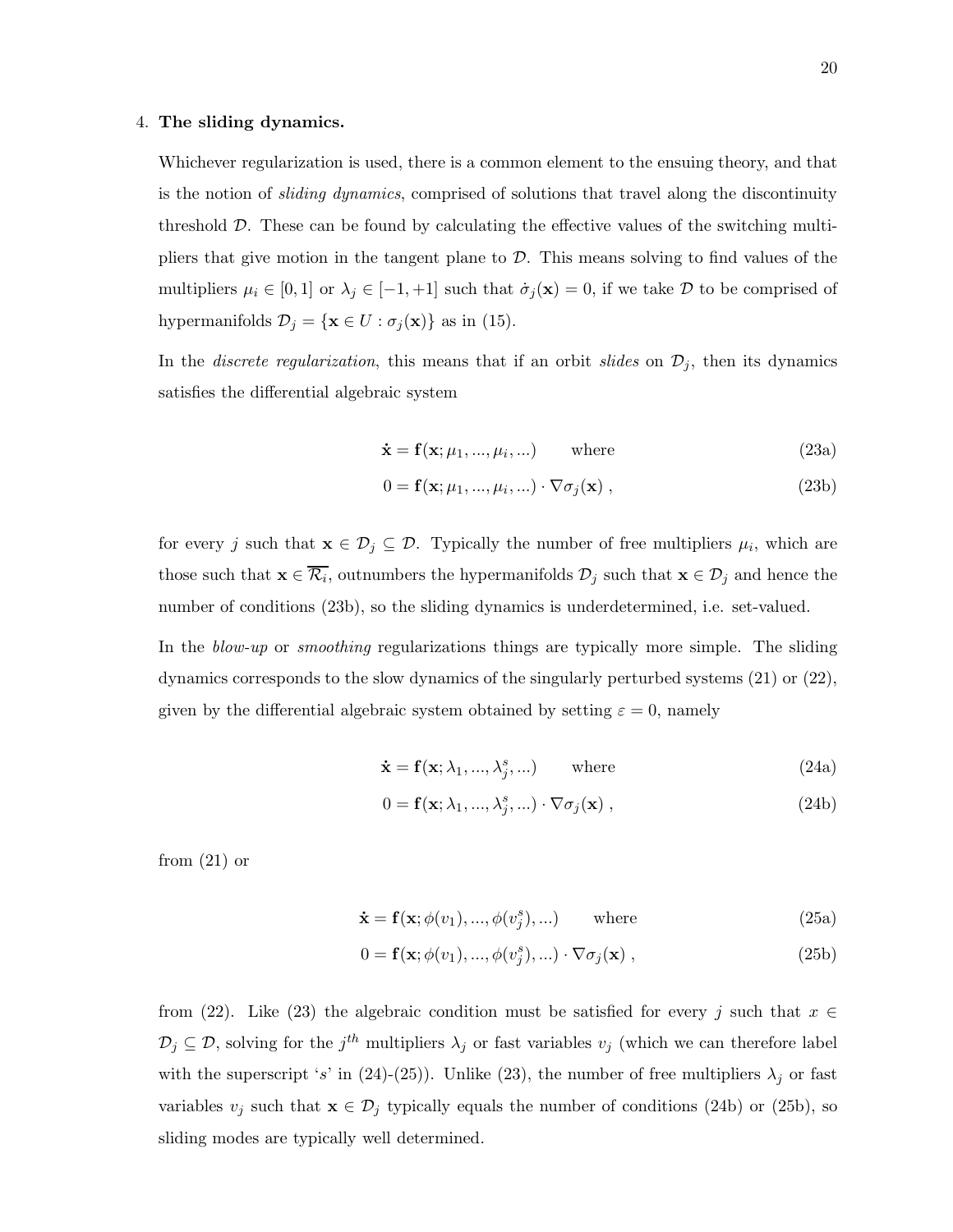These different implementations of a discontinuity are each important in their own contexts, in different applications, or in tackling different theoretical questions. In any avenue of theory, moreover, it is important to consider both the convex and non-convex systems (called *linear* and nonlinear systems in [33] because of their different representations in terms of multipliers). This importance is less in low dimensional systems with a simple discontinuity manifold, where we now understand well how to encode non-convexity as non-linearity in multipliers [51], and when discrete regularizations or irregularities cause solutions to collapse to the convex system (see [8] and chapter 12 of [33]). In higher dimensions and with discontinuity thresholds comprised of more than a simple manifold, however, neither convex nor non-convex systems have unique solutions and the different perspective becomes fully important [35], as illustrated by example 3.

In summary, there is no single way to define dynamics at a discontinuity, but most definitions in most situations give equivalent or at least close behaviour, reducible to Filippov's convex combinations of vector fields. In the special situations that do reveal differences between definitions, those differences can entirely alter the local and global system dynamics, and for the appropriate definition one must appeal to insight beyond dynamical theory alone, for example from a given application or by defining a more specific class of systems. In these situations it is important to know such differences exist, to establish which hidden assumptions might be being made that limit the class of systems being studied. But given that, whatever their precise form, these systems can be written down and it can be shown that their solutions exist, the non-uniqueness of such systems does not prevent us forming a qualitative theory of their structural and asymptotic stability.

Let us now see briefly how this approach helps us resolve the ambiguities in example 1-example 3 from section I.

#### A. Resolving Example 1

The key to understanding both outcomes in the conveyor example illustrated in fig. 1 is to assume  $\lambda$  lies within a set of values  $\lambda \in [-1, +1]$  at  $x = 0$  as it changes from  $-1$  in  $x < 0$  to  $+1$ in  $x > 0$ . This translates into  $\dot{x} = 3\lambda^2 + \lambda - 1 \in \left[-\frac{13}{12}, +3\right]$  at  $x = 0$ , graphed in fig. 7(b), and since this includes the behaviour  $\dot{x} = 0$  there exists a value of  $\lambda$  for which the object can become stuck, as seen in fig. 1(b). Now observe instead that in the limit  $x \to 0$  the equation of motion takes values  $\dot{x} \in 1 + 2[-1, +1] \in [1, 3]$ , graphed in fig. 7(a), but this contains only values  $\dot{x} > 0$ everywhere so would suggest only rightward motion is possible, as seen in fig. 1(a).

So two different viewpoints suggest different outcomes consistent with our observations, but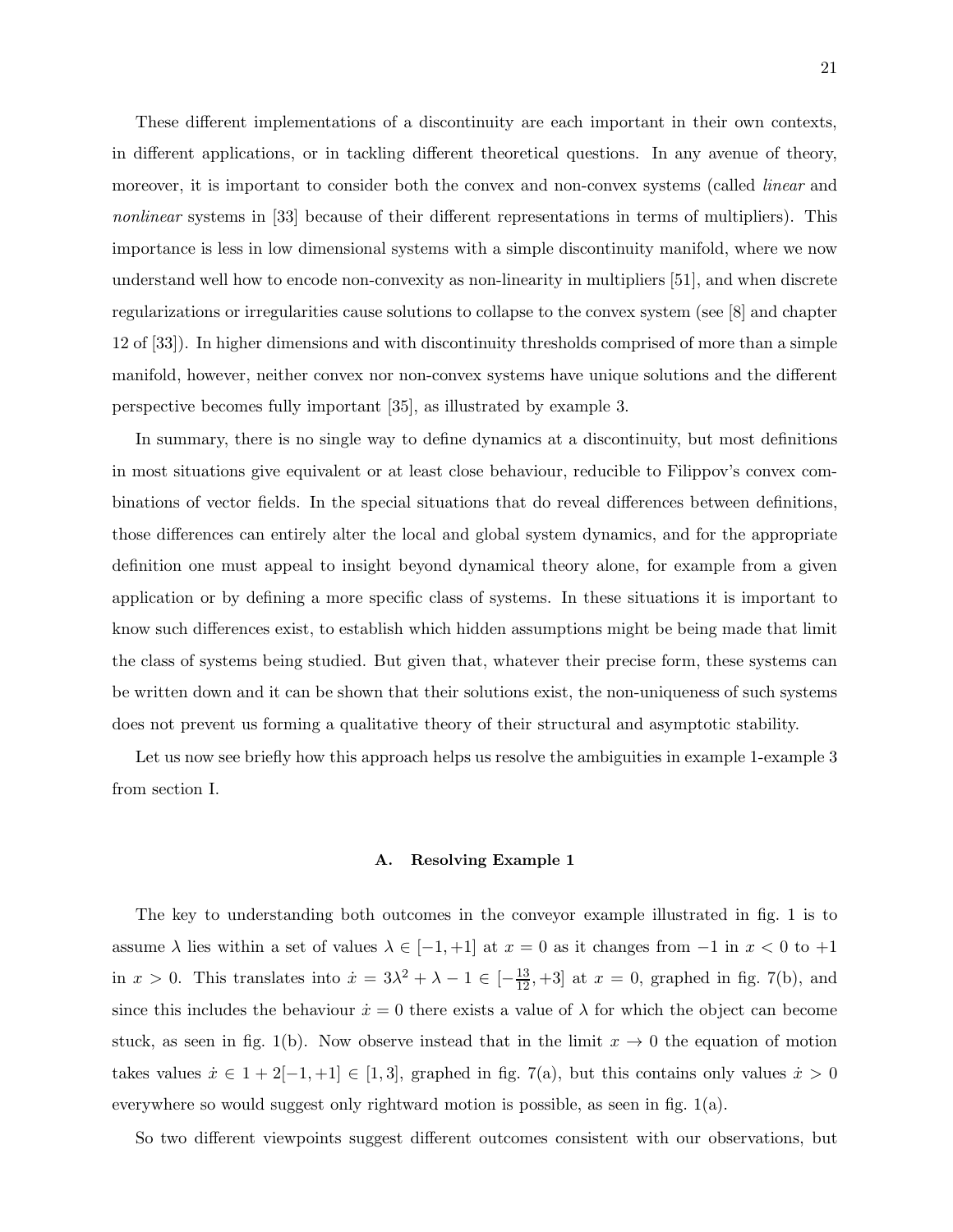

FIG. 7. Graphs of  $\dot{x}$  transitioning from 1 to 3 across  $x = 0$  from example 1: (a)  $\dot{x} = 2 + \lambda \in [1,3]$ , and (b)  $\dot{x} = 3\lambda^2 + \lambda - 1 \in [-\frac{13}{12}, +3]$ , with  $\lambda = \text{sign}(x)$  for  $x \neq 0$  and  $\lambda \in [-1, +1]$  at  $x = 0$ .

we can also relate these two outcomes analytically, and interpret them as linear versus nonlinear expressions of the discontinuity. The key is the term  $\lambda^2$ , which appears to take a fixed value 1 for all  $x \neq 0$ , i.e. on both conveyors (unlike  $\lambda$ ). If we therefore assume  $\lambda^2 = 1$  everywhere we obtain the Filippov system  $\dot{x} = 2 + \lambda$ . As argued in chapter 12 of [33], provided any simulation evolves continuously through the values  $\lambda \in [-1, +1]$  (for example approximating  $\lambda$  with a sigmoidal function), one will observe the behaviour in (b), but simulations that overshoot  $x = 0$  due to imprecision in detecting the change in sign in x, would miss the continuum of states  $\lambda \in [-1, +1]$ at the discontinuity, and would instead behave like (a).

So the two outcomes in this example can be understood as the difference between a linear or nonlinear expression for the system in terms of  $\lambda$ . From a modeling perspective this means we can use nonlinearity in the multipliers to represent richer behaviour than linear switching terms alone can achieve, much like familiar nonlinearity in the system variables. The next example is similar but involves two multipliers.

#### B. Resolving Example 2

We can distinguish the behaviours seen in fig. 2 using similar methods to above. Our interest lies in what happens on  $s = 0$ , and the fact that motion can occur along that threshold if values of u can be found such that  $\dot{s} = s = 0$ .

There are two distinct thresholds involved in switching here,  $x_1 = 0$  and  $s = 0$ , and sliding along  $s = 0$  requires that there exist some  $\lambda \in [-1, +1]$  such that  $\dot{s} = s = 0$ .

On  $s = 0$  we have (substituting  $x_1 = -x_2$  on  $s = 0$ ) that  $\dot{s} = -x_1(1 + \lambda + 4\lambda^3)$ , which vanishes for  $\lambda = -\frac{1}{2}$ . Substituting back into the equations of motion gives  $\dot{x}_1 = \frac{1}{5}x_1$ , hence solutions diverge from the origin along  $s = 0$ , shown in fig. 8(a), consistent with 'smooth 2' in fig. 2.

Now consider that the equations of motion in the limit  $s \to 0$  obey  $(\dot{x}_1, \dot{s}) \in (-\frac{3}{10}, -1)x_1$  $(1, 5)[-1, +1]x_1$ . There is a member of this set that travels along  $s = 0$ , namely  $(\dot{x}_1, \dot{s}) \in$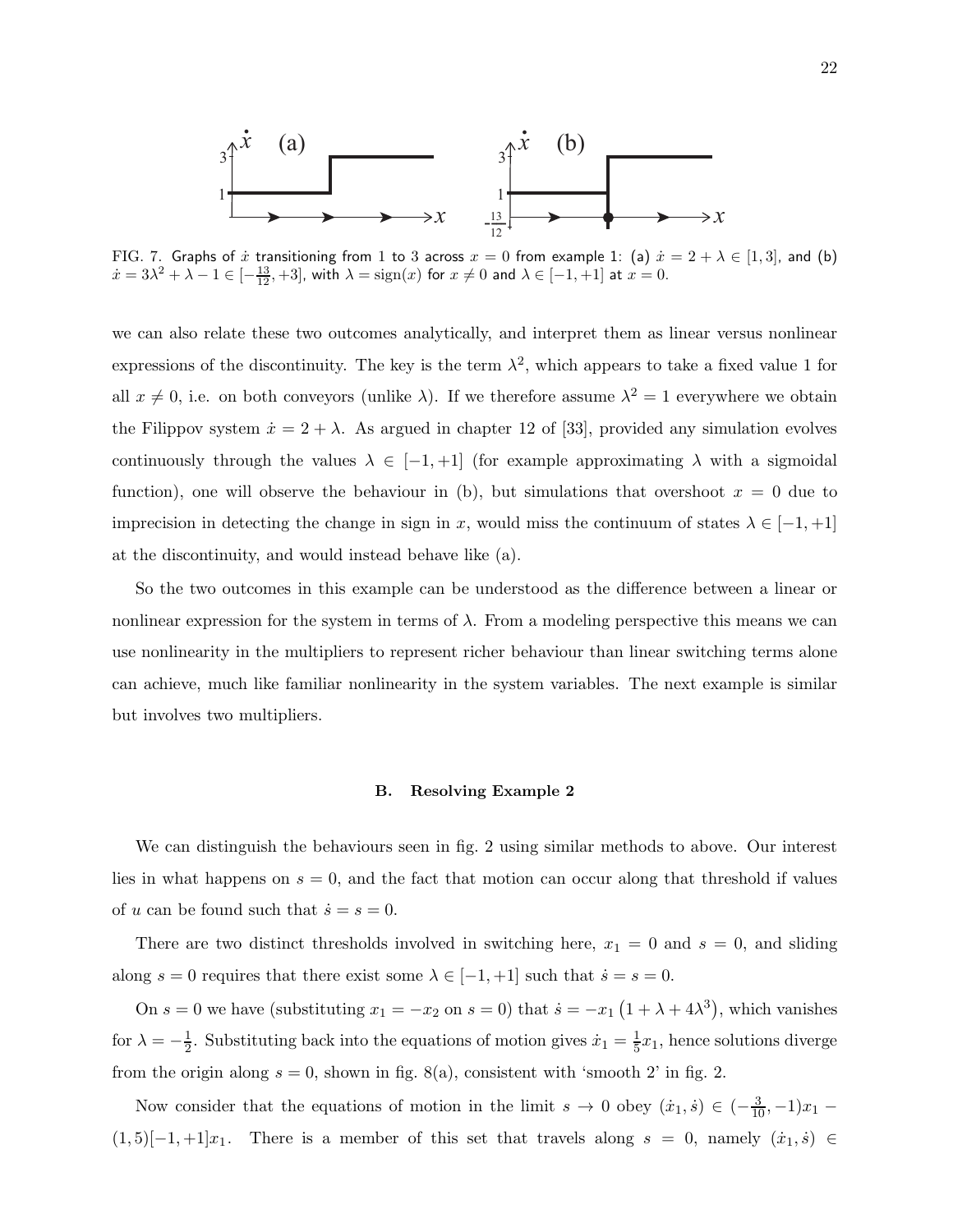$\left(-\frac{3}{10}, -1\right)x_1 - \left(1, 5\right)\left\{-\frac{1}{5}\right\}$  $\frac{1}{5}$   $x_1 = (-\frac{1}{10}x_1, 0)$ . So this implies  $\dot{x}_1 = -\frac{1}{10}x_1$ , shown in fig. 8(b), which is consistent with the 'hysteresis' simulation in fig. 2 in predicting that solutions are attracted towards the origin.



FIG. 8. A system with discontinuity along  $x_1 = 0$  and  $s = x_1 + x_2 = 0$ . Depending on the method of simulation the origin appears either to be: a) a repeller, or b) an attractor.

As in the previous example we can understand the discrepancy between the two outcomes as a nonlinear phenomenon. Note that  $\lambda$  and  $\lambda^3$  are indistinguishable for  $u \neq 0$ , as in the previous example (where  $\lambda^2$  was indistinguishable from 1). If we therefore assume they are indistinguishable everywhere and replace  $\lambda^3$  it simply with  $\lambda$ , then on  $s = 0$  we have (substituting  $x_1 = -x_2$  on  $s = 0$ ) that  $\dot{s} = -x_1(1+5\lambda)$ , which vanishes for  $\lambda = -\frac{1}{5}$ , giving  $\dot{x}_1 = -\frac{1}{10}x_1$ . The curve 'smooth 1' in fig. 2 shows what happens if we replace  $\lambda^3$  with  $\lambda$  before making the smoothing  $\lambda = \frac{2}{\pi}$  $\frac{2}{\pi} \arctan(x_1 s/\varepsilon^2)$  for small  $\varepsilon > 0$ , showing how this fits with the 'hysteresis' solution. If we respect the  $\lambda^3$  term, however, we obtain the 'smooth 2' solution.

Examples like those above were discussed from the early days of nonsmooth theory, e.g. [21, 68], but have usually appeared as a warning of the ambiguities they bring. The modern perspective is rather to consider that these provide useful applications of nonlinear terms for modeling. By respecting nonlinear terms the ambiguities in the outcomes for the two previous examples are resolved. However, as we add dimensions, and consider discontinuity thresholds comprised of multiple hypermanifolds as in example 2, those same ambiguities have further consequences that have become known as 'jitter' [2, 3, 34, 35].

## C. Resolving Example 3

The ambiguity in this example is of a worse kind than the previous two examples, giving a choice between not two possible outcomes, but a continuum. First apply the method from the previous two examples. To look for motion along the intersection of the thresholds  $x_1 = x_2 = 0$ , assume that  $\lambda_1$  and  $\lambda_2$  take values over  $[-1, +1]$  at their discontinuities, and find their values by solving the conditions  $\dot{x}_1 = \dot{x}_2 = 0$ . This implies  $\lambda_1 = \lambda_2 = 0$ , which in the equations of motion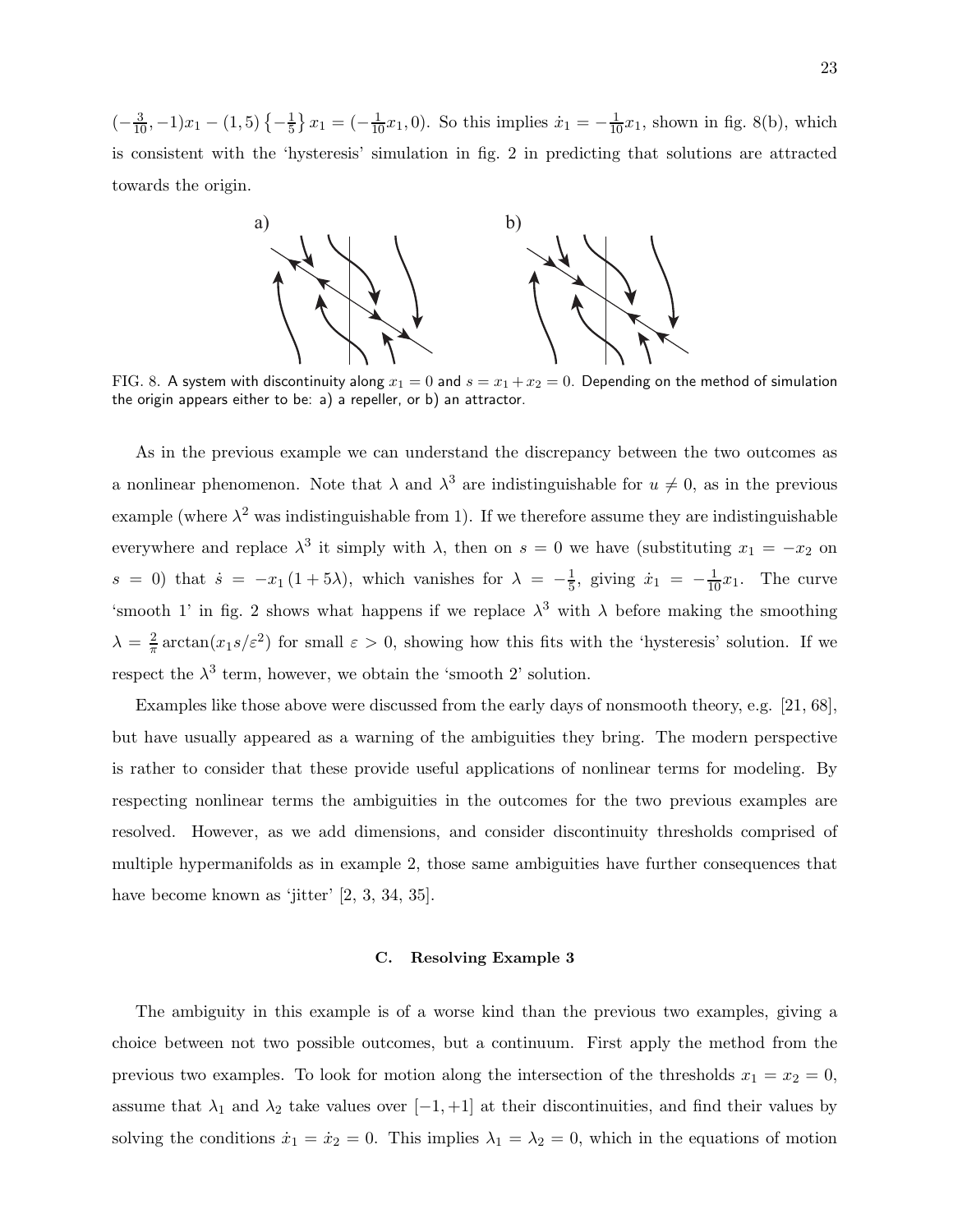In the previous examples, we noted that if we looked only at the values of the equations of motion outside the discontinuity, then certain nonlinear quantities involving the discontinuous terms were indistinguishable. Let us consider only those motions again in  $x_1x_2 \neq 0$ . In an infinitesimal unit of time, let some  $\mu_i$  denote the proportions of time a solution  $\mathbf{x}(t)$  lies in each quadrant of the  $(x, y)$  plane, associating  $\mu_1$  with  $x_1, x_2 > 0$  and numbering clockwise. Then the same system can be written as

$$
\dot{x}_1 = 1 - 2\mu_1 - 2\mu_2 \,, \quad \dot{x}_2 = 1 - 2\mu_1 - 2\mu_4 \,, \quad \dot{x}_3 = c + 1 - 2\mu_2 - 2\mu_4 \,. \tag{26}
$$

So, e.g. as a solution evolves through  $x_1, x_2 > 0$  we have  $\mu_1 = 1$  and all other  $\mu_i = 0$ , while a solution switching repeatedly across  $x_1 = 0$  in  $x_2 > 0$  has  $\mu_1 = 1 - \mu_4 \in [0, 1]$  and  $\mu_2 = \mu_3 = 0$ . To find approximate values of the  $\mu_i$  as a solution travels along  $x_1 = x_2 = 0$  by repeated switches, we solve  $\dot{x}_1 = \dot{x}_2 = 0$ , implying  $\mu_2 = -\mu_1 + \frac{1}{2}$  and  $\mu_4 = -\mu_1 + \frac{1}{2}$ , and  $\mu_3 = 1 - \mu_2 - \mu_4$  (as the sum of the  $\mu_{ij}$  must be 1), and then  $\mu_i \in [0, 1]$  implies

$$
0 \leq \mu_1 \leq \frac{1}{2} \tag{27}
$$

and substituting back in gives  $\dot{x}_3 = 4\mu_1 - 1 + c$ , implying

$$
c - 1 \leq \dot{x}_3 \leq c + 1. \tag{28}
$$

Note that  $(26)$  is linear in the discontinuous quantities  $\mu_i$ . To see how the ambiguity of this system compares to (2), for which we found an unambiguous outcome  $\dot{x}_3 = c$ , compare (26) to (2), and use the original expression to rewrite  $\mu_2$  and  $\mu_4$  in terms of  $\lambda_1$  and  $\lambda_2$  (and  $\mu_1$  which we cannot eliminate), giving

$$
\dot{x}_1 = -\lambda_1 \,, \quad \dot{x}_2 = -\lambda_2 \,, \quad \dot{x}_3 = c - 1 - \lambda_1 - \lambda_2 + 4\mu_1 \,. \tag{29}
$$

Note that, by the definition of  $\mu_1$ , for  $x_1x_2 \neq 0$  there is no way to distinguish the linear term  $-1 - \lambda_1 - \lambda_2 + 4\mu_1$ ' in (29) from the nonlinear term  $\lambda_1 \lambda_2$ ' in (2). If we neglect the nonlinear term, and instead seek to write the system entirely linearly in terms of discontinuous quantities, it can only be written as (26) (equivalently (29)), and the resulting dynamics lies in the set (28).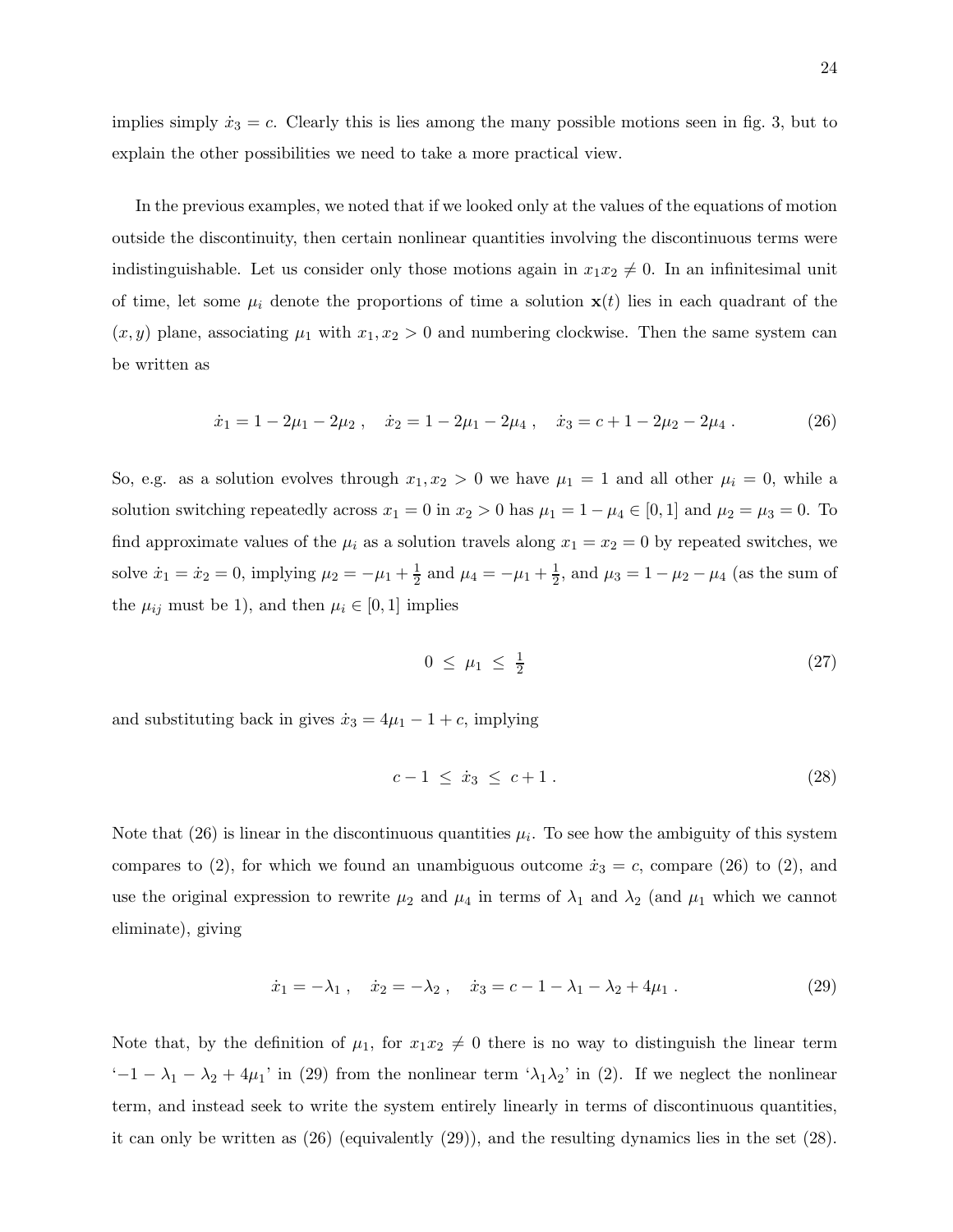There is one particular choice of  $\mu_1$  as a nonlinear expression in terms of  $\lambda_1$  and  $\lambda_2$ , namely  $\mu_1 = \frac{1}{4}(1 + \lambda_1)(1 + \lambda_2)$ , and if we substitute this into (29), we obtain exactly the original system (2).

Hence (26) represents a family of systems that are consistent with (2) outside the discontinuity threshold  $x_1x_2 = 0$ , or conversely, the nonlinear expression (2) represents just one system belonging to the family of systems (26).

Unlike the previous examples, looking at the motions outside the discontinuity threshold does not lead to one alternative to our previous value  $\dot{x}_3 = c$ , instead it leads to a whole set. This is not a deficiency in the argument. What we then find is that any choice of simulation method, or small variations of a given method, may produce any of the motions permitted in the set  $(28)$ . The twenty simulations in fig. 3 use the same method of overshooting the discontinuity threshold slightly, and the observed motions range over all of the possible values for  $\dot{x}_3$  for different initial conditions. If, like the previous examples, we simulate but replace each  $\lambda_j$  with a continuous but fast transition, say  $\lambda_j = \frac{2}{\pi}$  $\frac{2}{\pi} \arctan(x_j/\varepsilon)$  for small  $\varepsilon > 0$ , we observe solutions following  $\dot{x}_3 = c$  (not shown).

So in systems like example 3, we at last see the full set-valuedness of the vector field that Filippov already set out in [21], fully realised. The conditions for it are simple: that a system has a discontinuity threshold comprised of more than one hypermanifold, or in other words involves more than one switching multiplier, and that the vector fields between which the system switches at the threshold are linearly independent. If the vector fields are linearly dependent, the system can be expressed as a linear combination of monomials  $\lambda_i$  (excluding multilinear terms like the  $\lambda_1\lambda_2$  that appears in example 3 and nonlinear terms like the  $u^3$  in example 2), a fact already noted in chapter 2 of [21]. Unlike examples 1-2, we cannot choose between this continuum of possible motions with one clear choice of implementation or simulation method. As [34] describes (building on previous studies explored in [2, 3, 26, 35]), the outcome can be sensitive to the particular parameters of any simulation method, to initial conditions, and to slight perturbations of the vector fields themselves.

# V. GEOMETRY OF THE FIELDS AND THRESHOLDS

In a differentiable system one can make general statements about classes of systems that are generic, such as those given by the theorems of Peixoto, Kupka-Smale, or Morse-Smale. One can also characterize the kinds of limit sets that can arise, such as by Hartman-Grobman theorem,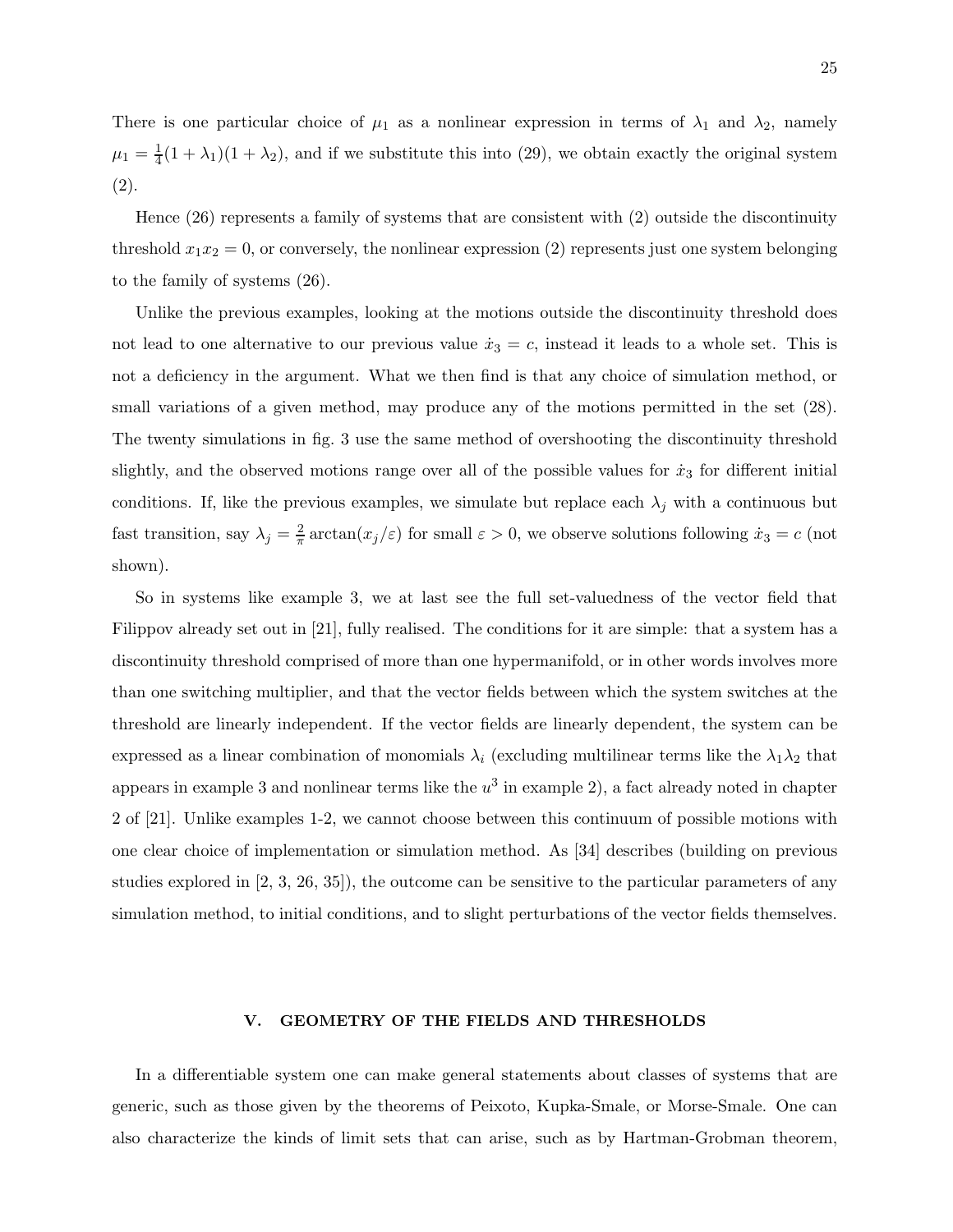the Poincaré-Bendixson theorem, or other long time behaviour such as the Poincaré recurrence theorem. Much effort in nonsmooth dynamics has gone into generalizing these theorems.

Filippov was perhaps the first to realise that whatever the precise mechanics of switching the implementations discussed in the last few sections — one can arrive at a qualitative theory of dynamics by classifying the geometry of the discontinuity threshold  $\mathcal{D}$ , and also the geometry of how the flows around and inside  $\mathcal D$  interact with  $\mathcal D$  itself, however those flows are obtained. (The subject of how to define solutions and flows we therefore leave to the last section below). The classifications begun by Filippov in [21] have therefore been taken much further, for instance in [23, 24, 33, 65].

A rich theory on generic properties of parameterised families of systems has been developed that treat the discontinuity threshold as a manifold or union of manifolds. The equivalence classes of system are categorizable by: equilibria, tangencies, intersections of or differentiability of thresholds, local and global bifurcations, and chaos. However, there are many more cases to consider than differentiable systems, involving different geometries of limit sets and discontinuity thresholds and intersections thereof, as well as ambiguities that arise in dynamics at the discontinuity.

We wish to avoid long lists or classifications here (they can be found collected in [14, 21, 33]), but to summarize some key routes of study so far and avenues to obtaining general results, it is worth giving the key conditions known to be necessary for genericity, and what happens when they are broken (written in italics in the list below). Situations that are structurally unstable and involve the discontinuity in a non-trivial way are called discontinuity-induced bifurcations. These apply whichever formulations from section IV is being used. A generic system may contain:

- equilibria that are hyperbolic and lie away from the discontinuity. If an equilibrium lies on a discontinuity threshold then perturbations lead to boundary equilibrium bifurcations, which have only been classified in depth for two-dimensional systems with a single threshold  $[14, 21, 33, 65]$ .
- sliding equilibria that are hyperbolic and lie away from any boundaries between crossing and sliding regions. If a sliding equilibria lies on a boundary between crossing and sliding or at an intersection of discontinuity thresholds, perturbation leads to boundary equilibrium bifurcations, see [14, 33].
- tangencies between the flow and the discontinuity threshold that are non-degenerate. If degenerate tangencies exist, then perturbation produces lower order tangencies, see [14, 33, 65].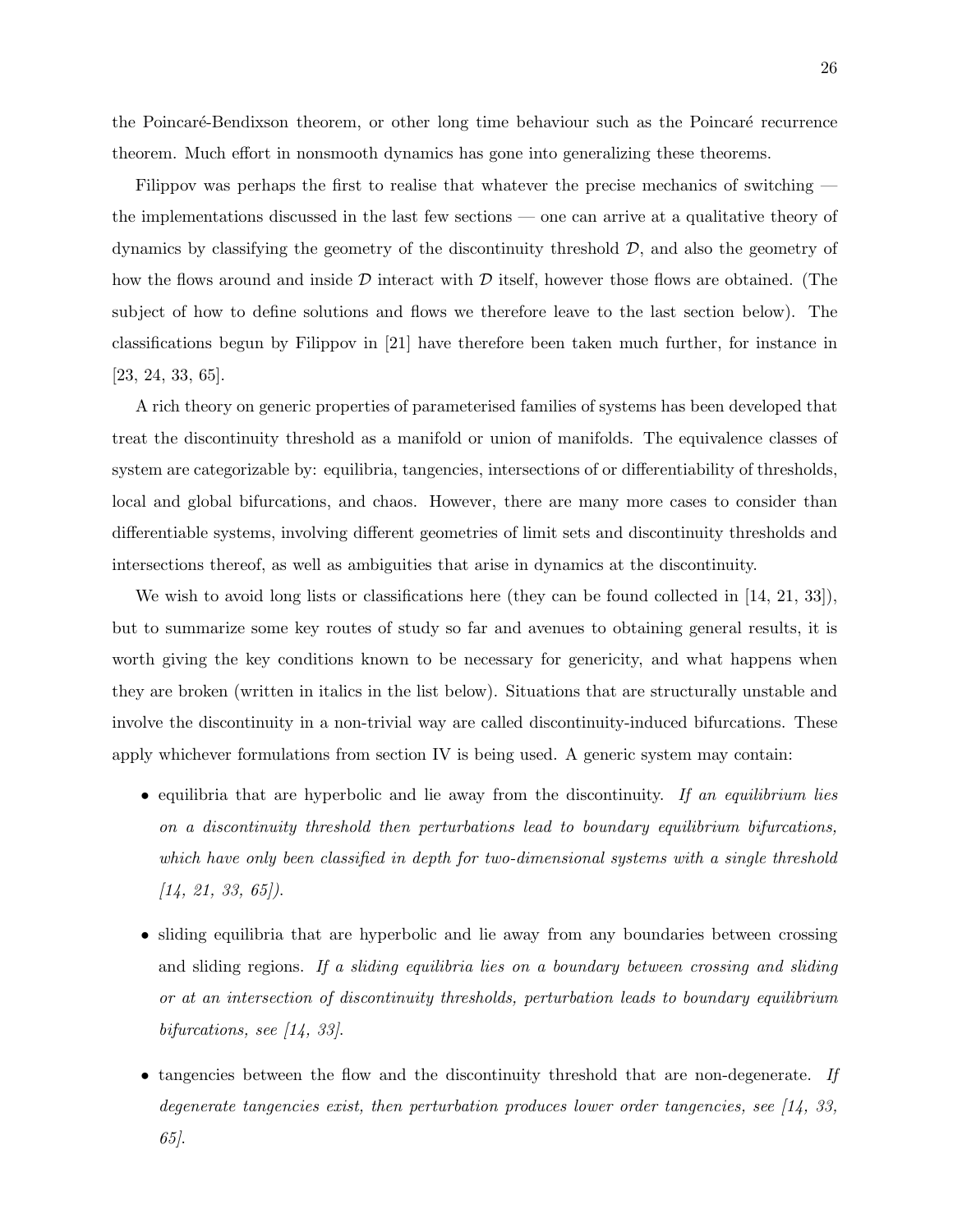- tangencies between the flow and the discontinuity threshold are non-complex. Complex tangencies (two-fold, fold-cusp, new co/contra multi-folds, etc.), perturbation lead to a complex range of local bifurcations, see e.g. [23, 33].
- transversal intersections between manifolds that comprise the discontinuity threshold. If the threshold consists of tangentially contacting manifolds, perturbation produces lower order transversal intersections.
- limit cycles that are hyperbolic and lie away from the discontinuity threshold or else intersect it transversally. If a limit cycle is tangent to a threshold (grazing), then perturbation leads to a grazing or sliding bifurcation  $(14, 33)$ . If a limit cycle passes through an intersection point on the discontinuity threshold, its perturbation remains to be studied.
- stable/unstable manifolds to any equilibria that lie away from the discontinuity threshold or else intersect it transversally. Non-transversal intersections may lead to hitherto undiscovered grazing and sliding bifurcations.

Tangencies have received particular interest. It is relatively easy to establish that an  $r<sup>th</sup>$  order tangency between the flow and the discontinuity thresholds (e.g. the flow of  $(\dot{x}, \dot{y}) = (x^{r-1} + s, 1)$ has an  $r<sup>th</sup>$  order tangency with the surface  $x = 0$  at  $y = 0$ , where  $s = 0$  for  $x < 0$  and 1 for  $x > 0$ ). An  $r^{th}$  order tangency is generic in a system of  $n \geq r$  dimensions provided the discontinuity threshold is locally a manifold, the tangency is non-degenerate, and the flow is tangent from only one side of the surface ('non-complex') [21, 65].

Some notable singularities prevent structural stability, most notably the *two-fold singularity* (different forms of which also carry the names such as the fold-fold, Teixeira, S, or T singularity). The generic form appears first in three dimensions, and exhibits numerous different bifurcations between different equivalence classes (see e.g. [21, 24, 33, 64]), but under blow-up is shown to require nonlinear switching terms in order to be structurally stable [33].

The two-fold is only the first in a hierarchy of multi-folds or 'complex' tangencies, in which a flow is tangent to a discontinuity threshold from both sides, or tangent to an intersection point from multiple sides (see section 8.6 and chapter 13 of [33]). At a point where the discontinuity threshold is a manifold we have fold-folds, fold-cusps, etc, see e.g. [65]. At a point where the discontinuity threshold is an intersection of manifolds we have co- or contra- planar multi-folds, see chapter 10 of [33].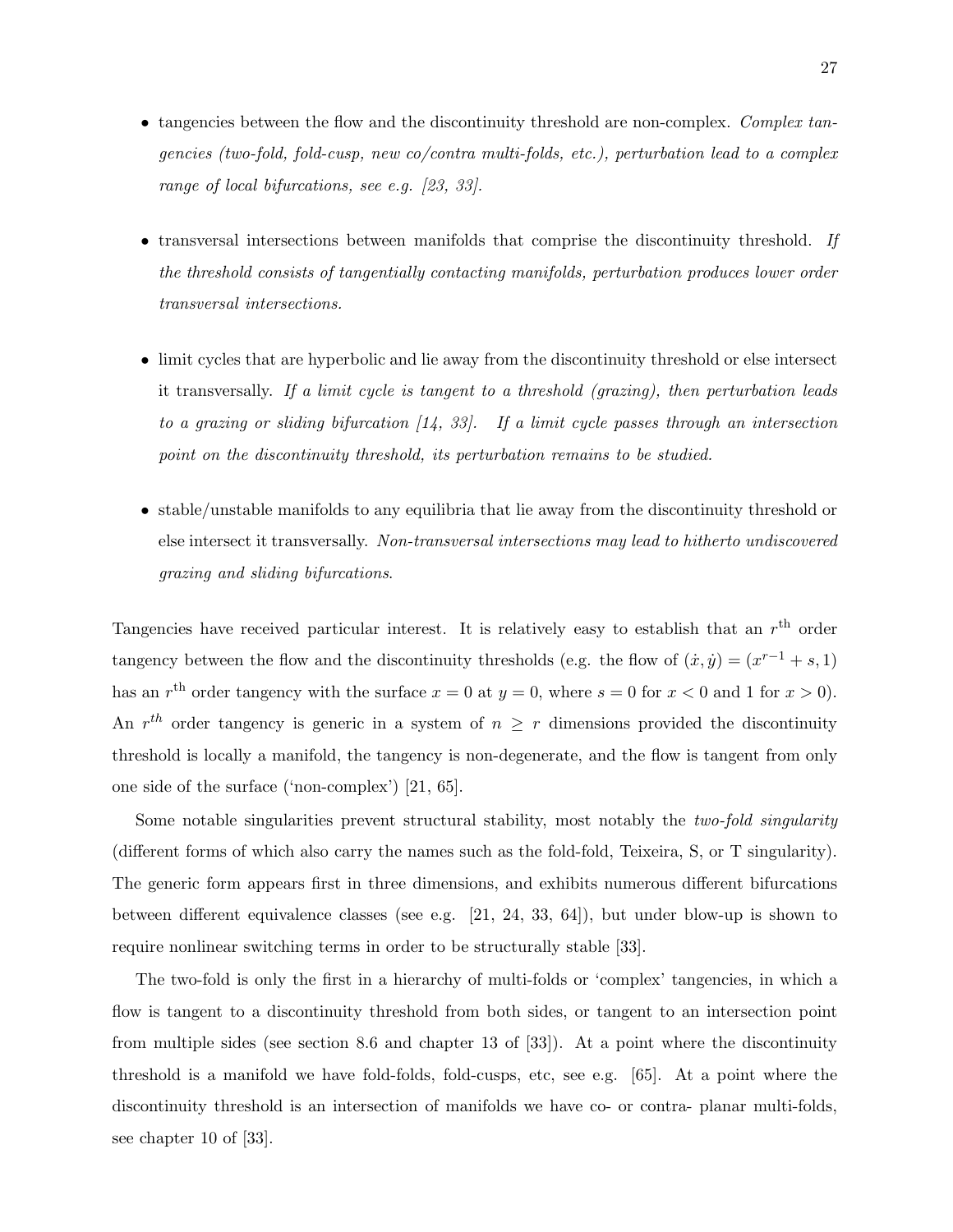The most untouched avenue of study in higher dimensions perhaps concern different varieties of discontinuity thresholds. General theory so far has concentrated on local theory around points on  $D$ , where it is a manifold or transversal intersection of manifolds, but there are novel surface topologies that have barely begun to be considered, involving surfaces that are not just hyperplanes but are tori or intersecting planes, or surfaces that have codimensions more than one.

Example 5. Some novel switching threshold topologies are shown in fig. 9. Picture (a) a discontinuity threshold with a 'leaves of a book' topology  $\mathcal{D} = \{(x, y, z) : y = kx, k \in \mathbb{N}\}\$ , that appears in an energy market model [70] but has not been the subject of general mathematical theory. Picture (b) shows a topology commonly found in mechanical and electrical applications, consisting of a pair of sinusoidal discontinuity thresholds such as  $\sigma_{\pm} = y \pm 1 - \sin(t)$ , arising at the boundaries of sticking in dry-friction oscillators (e.g.  $[25, 41]$ ), delimiting switching reference signals in electronic converters (e.g.  $[14, 60]$ ), or more recently triggering sleepwake cycle transitions in human homeostasis  $(6)$ . The more abstract forms in (c-e) show examples of how a threshold can bifurcate to open new regions in phase space. In (c) the number of regions  $\mathcal{R}_i$  changes as  $\alpha$  changes value for a threshold  $\mathcal{D} = \{(x, y) : x(x - \alpha - y^2) = 0\}$ . In (d) this is combined with appearance of a new cylindrical hypermanifold for a threshold  $\mathcal{D}$  =  $\{(x,y,z): z(1-z^2-(\sqrt{x^2+y^2}-\alpha)^2)=0\}$ . Lastly in (e), two regions  $\mathcal{R}_i$  join up to form a toroidal region for a threshold  $\mathcal{D} = \{(x, y, z) : \alpha + \frac{1}{4}\}$  $\frac{1}{4}x^2-z^2-(\sqrt{x^2+y^2}-1)^2=0$ . In (e) consider for motivation, this threshold with a set of equations  $\lambda = \text{sign}\,\sigma$  and  $(\dot{x}, \dot{y}, \dot{z}) = (\lambda y + \frac{1}{4}x(1 - \lambda z))$  $(x^2-y^2), -\lambda x, -z)$ , where the bifurcation that occurs as  $\alpha$  changes sign permits periodic dynamics to ensue inside the toroidal region.

There has been very little study as yet attempting to classify the forms of such surfaces and the dynamical issues that may be encountered. There is hope for the general study of such topologies by establishing conditions for structural stability of configurations of the thresholds and dynamical singularities, indeed initial steps have already been made [48]. Many interesting configurations and their novel behaviours remain to be explored. Using the basic concepts above as a starting point, it becomes possible to use dynamical systems' many well-developed methods such as singular perturbation theory, bifurcation theory, Melnikov functions, and so on, as new topologies of nonsmooth systems arise in applications.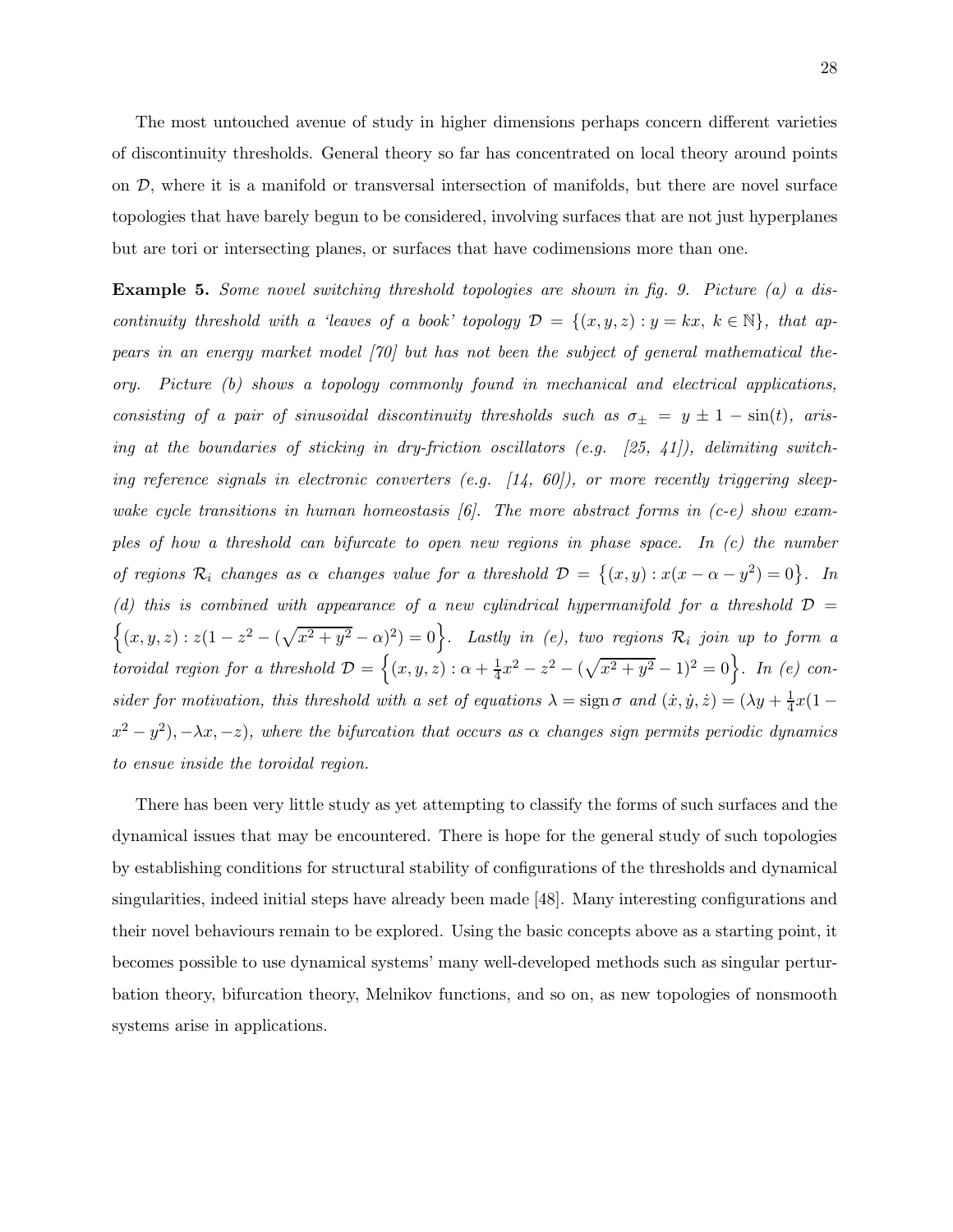

FIG. 9. Non-trivial topologies of discontinuity threshold. The forms in (a-b) are from applications, while (c-e) are abstract examples showing bifurcations of surfaces. In these the discontinuity threshold is: a) a 'leaves of a book' topology inspired by an energy market model; b) twin sinusoidal topology common in electro-mechanical and physiological models; c) two hypermanifolds colliding to create a new region; d) a cylindrical region appearing to create a new region; e) two hypermanifolds merging to create a toroidal region.

# VI. CLOSING REMARKS

The study of discontinuous systems returns right to the heart of early conceptual discussion of the well-posedness of differential systems. In [27, 28] Hadamard discusses the futility of solving 'indefinite' differential equations without ensuring they are well-posed, particularly by specifying sufficient bounding conditions. Discontinuous systems, irrespective of initial or boundary data, are by their very nature 'ill-posed', a pejorative in itself that implies something flawed in their definition (as discussed in [56]). Yet modern applications increasingly result in dynamical systems where such ill-posedness is not readily removed, due to complex transitions or multiple spatiotemporal scales.

The very property of ill-posedness can be taken as a modeling tool, to study physical systems that exhibit abrupt transitions of the kind that are well approximated by a discontinuity, where a more detailed description of the transition might be intractable or unsolvable. The work of Filippov and other theorists towards a theory of piecewise-smooth dynamical systems has provided the tools to tackle such ill-posed problems that traditional theory seeks to avoid, while still obtaining determinable solutions useful for applications.

Within any given regularization such as those in section IV, it is possible to refine any results pertaining to (3) on structural stability, and asymptotic or chaotic attractors, just as one would when adding assumptions that restrict the class of a differentiable system. The same results may not apply across *different* regularizations, and the most powerful route forwards for nonsmooth dynamics is to view results obtained in different regularizations as a whole. This has barely been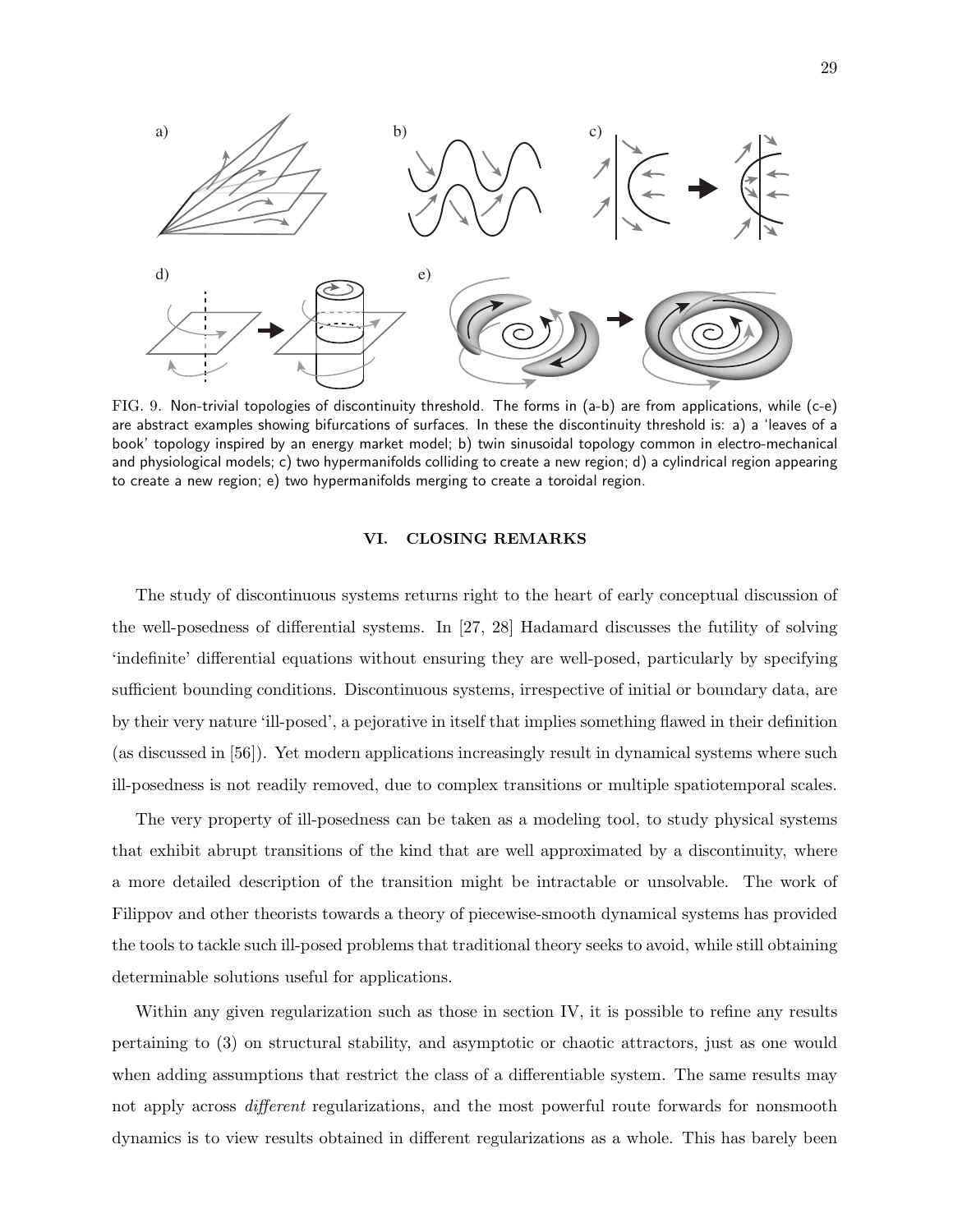done until now, and should be a high priority in ongoing nonsmooth dynamical theory.

The concepts discussed here become important for higher dimensions, but a wide open area for future study lies in infinite-dimensional state spaces, for example those found in differential equations with history dependence, stochasticity, or spatial variation. A particular source of equations of the form (3) arises from studying  $n<sup>th</sup>$  order differential systems of the form

$$
a_n(x)\frac{d^n}{dt^n}x + \dots + a_1(x)\frac{d}{dt}x + a_0(x) = 0
$$

where any of the coefficients  $a_i(x)$  may be piecewise-smooth, suffering discontinuities along  $\mathcal{D}$ , placed in the form (3) by defining variables  $x_i = \frac{d^r x}{dt^r}$ . A more general problem is to study partial differential equations with discontinuous coefficients, expressible under some conditions as a set of equations (3) in multiple independent variables or in infinite dimensions, but as yet there is far less theory pertaining to such systems and they remain an important area for future work. From the concept of a solution to the issues of ambiguity we have discussed here, little is known in general about such systems, but they are clearly a vital area of interest in broad applications for future interest.

- [1] M. A. Aizerman and E. S. Pyatnitskii. Fundamentals of the theory of discontinuous systems I,II. Automation and Remote Control, 35:1066–79, 1242–92, 1974.
- [2] J. C. Alexander and T. I. Seidman. Sliding modes in intersecting switching surfaces, I: Blending. Houston J. Math, 24(3):545–569, 1998.
- [3] J. C. Alexander and T. I. Seidman. Sliding modes in intersecting switching surfaces, II: Hysteresis. Houston J. Math, 25(1):185–211, 1999.
- [4] A. A. Andronov, A. A. Vitt, and S. E. Khaikin. Theory of oscillations. Moscow: Fizmatgiz (in Russian), 1959.
- [5] V. Avrutin, L. Gardini, I. Sushko, and F. Tramantona. Continuous and Discontinuous Piecewise-Smooth One-Dimensional Maps, volume 95 of Nonlinear Science Series A. World Scientific, 2019.
- [6] M. P. Bailey, G. Derks, and A. C. Skeldon. Circle maps with gaps: Understanding the dynamics of the two-process model for sleep–wake regulation. European Journal of Applied Mathematics, 29(5):845–68, 2018.
- [7] A. M. Barry, E. Widiasih, and R. McGehee. Nonsmooth frameworks for an extended Budyko model. Discrete Contin. Dyn. Syst. Ser. B, 22:2447–63, 2017.
- [8] C. Bonet, T. M. Seara, E. Fossas, and M. R. Jeffrey. A unified approach to explain contrary effects of hysteresis and smoothing in nonsmooth systems. Commun. Nonlin. Sci. Numer. Simul., 50:142–68,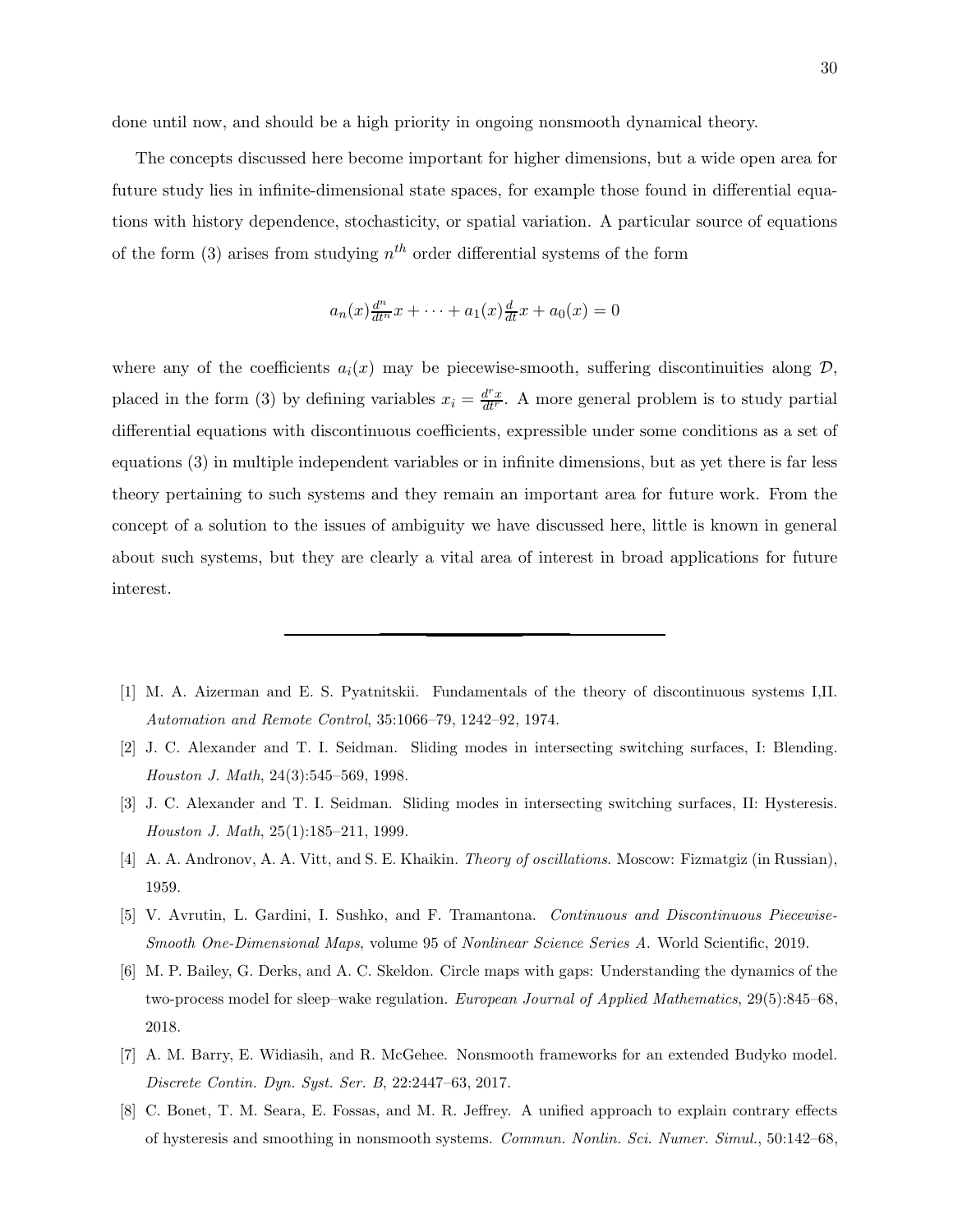2017.

- [9] C. Bonet-Rev´es and T. M. Seara. Regularization of sliding global bifurcations derived from the local fold singularity of Filippov systems. Discrete Contin. Dyn. Syst. Ser. A, 36(7):3545–3601, 2016.
- [10] E. Bossolini, R. Edwards, P. Glendinning, M. R. Jeffrey, and S. Webber. Regularization by external variables. Trends in Mathematics: Research Perspectives CRM Barcelona (Birkhauser), 8:19–24, 2017.
- [11] P. Brito, L. F. Costa, and H. Dixon. Non-smooth dynamics and multiple equilibria in a Cournot-Ramsey model with endogenous markups. J. Economic Dynamics and Control, 37(11):2287–2306, 2013.
- [12] B. Brogliato. Nonsmooth mechanics models, dynamics and control. Springer-Verlag (New York), 1999.
- [13] T. Carvalho, D. N. Novaes, and L. F. Goncalves. Sliding Shilnikov connection in Filippov-type predatorprey model. Nonlinear Dynamics, 100:2973–87, 2020.
- [14] M. di Bernardo, C. J. Budd, A. R. Champneys, and P. Kowalczyk. *Piecewise-Smooth Dynamical* Systems: Theory and Applications. Springer, 2008.
- [15] M. di Bernardo, P. Kowalczyk, and A. Nordmark. Bifurcations of dynamical systems with sliding: derivation of normal-form mappings. Physica D, 170:175–205, 2002.
- [16] M. di Bernardo, A. Nordmark, and G. Olivar. Discontinuity-induced bifurcations of equilibria in piecewise-smooth and impacting dynamical systems. Physica D, 237:119–136, 2008.
- [17] L. Dieci and L. Lopez. A survey of numerical methods for IVPs of ODEs with discontinuous right-hand side. Journal of Computational and Applied Mathematics, 236(16):3967–3991, 2012.
- [18] R. Edwards, A. Machina, G. McGregor, and P. van den Driessche. A modelling framework for gene regulatory networks including transcription and translation. Bull. Math. Biol., 77:953–983, 2015.
- [19] C.P. Fall, E.S. Marland, J. M. Wagner, and J.J. Tyson. Computational Cell Biology. New York, Springer-Verlag, 2002.
- [20] A. F. Filippov. Application of the theory of differential equations with discontinuous right-hand sides to nonlinear problems in automatic control (inc. discussion with F. R. Gantmacher, S. Ziemba, Yu. I. Alimov, J. André, Yu. I. Neymark, P. Seibert). Proceedings of the First International Congress of the International Federation of Automatic Control, Moscow, 1960.
- [21] A. F. Filippov. Differential Equations with Discontinuous Righthand Sides. Kluwer Academic Publ. Dortrecht, 1988 (original in Russian 1985).
- [22] A. Kh. Gelig, G. A. Leonov, and V. A. Iakubovich. Stability of nonlinear systems with nonunique equilibrium position. Moscow, Izdatel'stvo Nauka (in Russian), page 400, 1978.
- [23] Ot´avio M. L. Gomide and M. A. Teixeira. Generic singularities of 3D piecewise smooth dynamical systems. Advances in Mathematics and Applications, pages 373–404, 2018.
- [24] Otávio M. L. Gomide and Marco A. Teixeira. On structural stability of 3d Filippov systems. Mathematische Zeitschrift, 294(1):419–449, 2020.
- [25] M. Guardia, S. J. Hogan, and T. M. Seara. Sliding bifurcations of periodic orbits in the dry friction oscillator. SIADS, 9:769–98, 2010.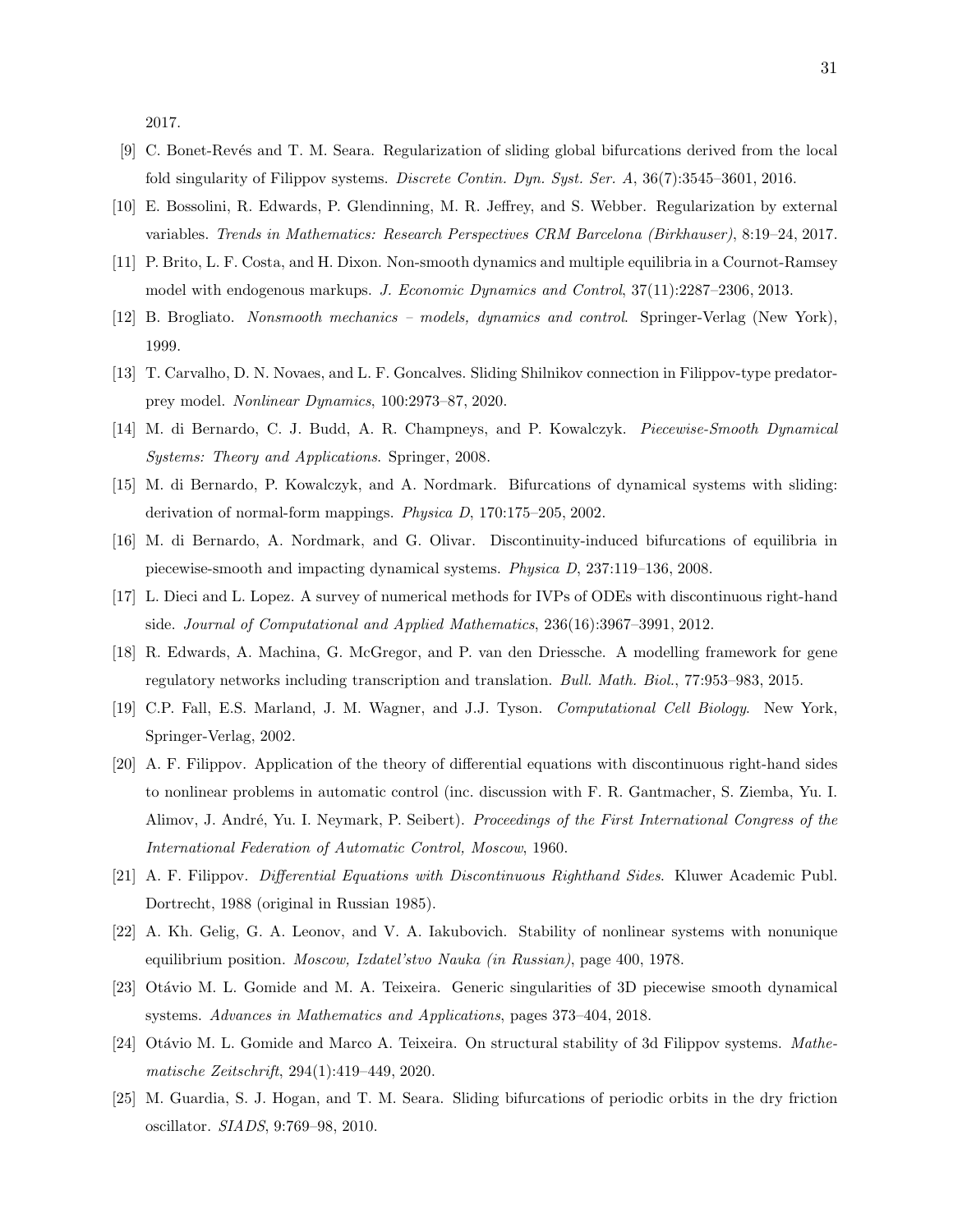- [26] N. Guglielmi and E. Hairer. Classification of hidden dynamics in discontinuous dynamical systems. SIADS, 14(3):1454–1477, 2015.
- [27] J. Hadamard. Sur les problèmes aux dérivées partielles et leur signification physique. Princeton University Bulletin, pages 49–52, 1902.
- [28] J. Hadamard. Lectures on the Cauchy Problem in Linear Partial Differential Equations. Yale Univ. Press, New Haven, 1923.
- [29] O. Hájek. Discontinuous differential equations, I. J. Differential Equations,  $32(2):149-170$ , 1979.
- [30] O. Hájek. Discontinuous differential equations, II. J. Differential Equations, 32(2):171–185, 1979.
- [31] C. Hös and A. R. Champneys. Grazing bifurcations and chatter in a pressure relief valve model. *Physica* D, 241(22):2068–76, 2012.
- [32] T. Ito. A Filippov solution of a system of differential equations with discontinuous right-hand sides. Economics Letters, 4:349–354, 1979.
- [33] M. R. Jeffrey. Hidden Dynamics: The mathematics of switches, decisions,  $\mathcal{B}$  other discontinuous behaviour. Springer, 2019.
- [34] M. R. Jeffrey. *Modeling with nonsmooth dynamics*. Frontiers in Applied Dynamical Systems. Springer Nature Switzerland, 2020.
- [35] M. R. Jeffrey, G. Kafanas, and D. J. W. Simpson. Jitter in dynamical systems with intersecting discontinuity surfaces.  $IJBC$ ,  $28(6):1-22$ ,  $2018$ .
- [36] M. R. Jeffrey and S. Webber. The hidden unstable orbits of maps with gaps. Proc. R. Soc. A, 476(2019.0473):1–19, 2020.
- [37] H. Jiang, A. S. E. Chong, Y. Ueda, and M. Wiercigroch. Grazing-induced bifurcations in impact oscillators with elastic and rigid constraints. International Journal of Mechanical Sciences, 127:204–14, 2017.
- [38] S. Jlebart, K. U. Kristiansen, and M. Wechselberger. Singularly perturbed boundary-equilibrium bifurcations. submitted, arxiv:2103.09613, 2021.
- [39] G. Karlebach and R. Shamir. Modelling and analysis of gene regulatory networks. Nature Reviews Molecular Cell Biology, 9:770–780, 2008.
- [40] M. A. Kiseleva and N. V. Kuznetsov. Coincidence of the Gelig-Leonov-Yakubovich, Filippov, and Aizerman-Pyatnitskiy definitions. Vestnik St. Petersburg University: Mathematics, 48(2):66–71, 2015.
- [41] P. Kowalczyk and P.T. Piiroinen. Two-parameter sliding bifurcations of periodic solutions in a dryfriction oscillator. Physica D: Nonlinear Phenomena, 237(8):1053 – 1073, 2008.
- [42] V. Kulebakin. On theory of vibration controller for electric machines. Theor. Exp. Electon (in Russian), 4, 1932.
- [43] Yu. A. Kuznetsov, S. Rinaldi, and A. Gragnani. One-parameter bifurcations in planar Filippov systems. Int. J. Bif. Chaos, 13:2157–2188, 2003.
- [44] J. Leifeld. Non-smooth homoclinic bifurcation in a conceptual climate model. Euro. Jnl of Applied Mathematics, Special Issue 5 (Theory and applications of nonsmooth dynamical systems), 29:891–904,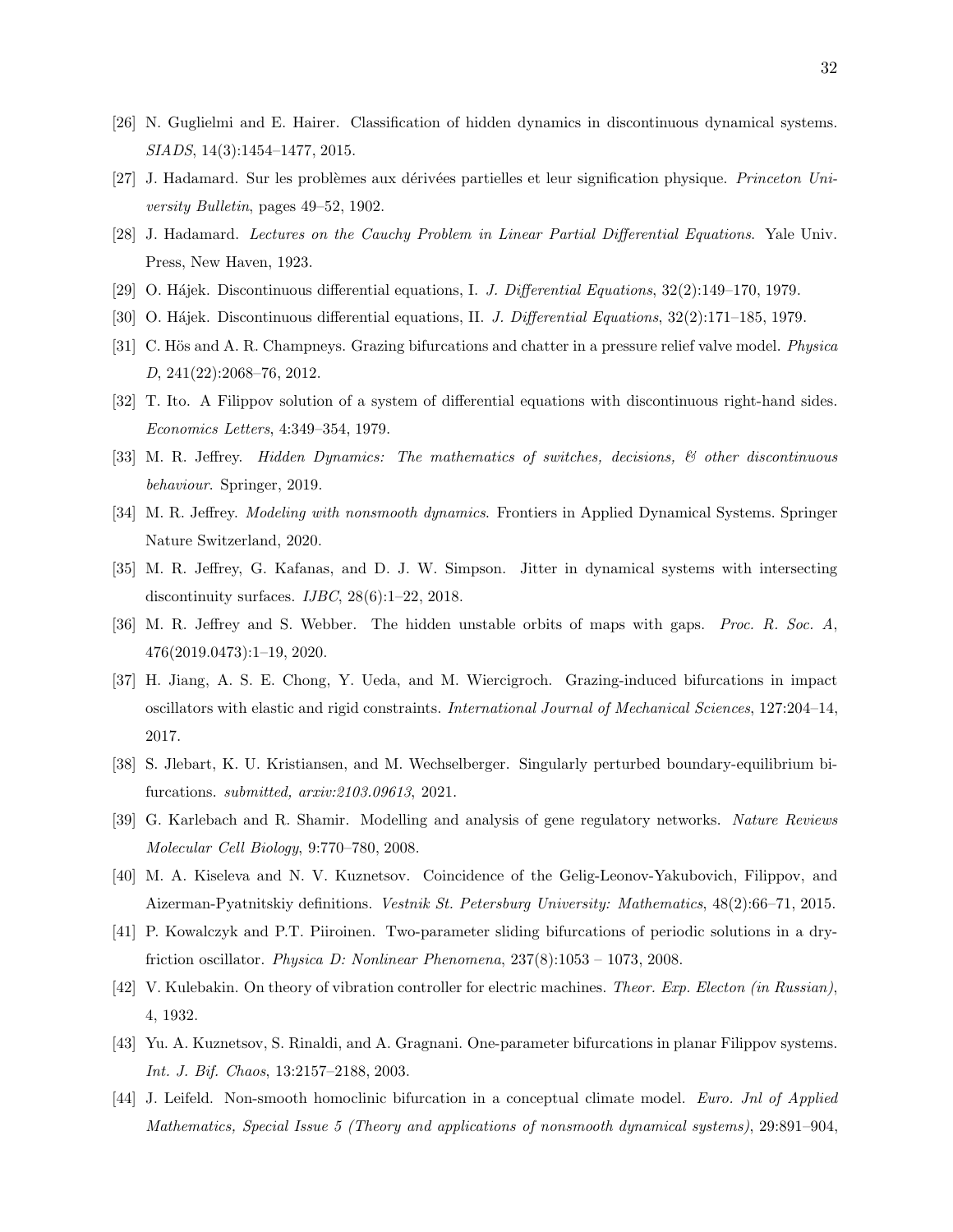2018.

- [45] R. I. Leine and H. Nijmeijer. Dynamics and Bifurcations of Non-Smooth Mechanical Systems, volume 18 of Lecture Notes in Applied and Computational Mathematics. Springer, 2004.
- [46] V. Leine, R. Acary and O. Brüls. Advanced Topics in Nonsmooth Dynamics. Advanced Topics in Nonsmooth Dynamics Transactions of the European Network for Nonsmooth Dynamics. Springer, Cham, 2018.
- [47] G. A. Leonov, N. V. Kuznetsov, M. A. Kiseleva, and R. N. Mokaev. Global problems for differential inclusions. Kalman and Vyshnegradskii Problems and Chua Circuits. Differential Equations, 53(13):1671–97, 2017.
- [48] J. Llibre, P. R. da Silva, and M. A. Teixeira. Sliding vector fields for non-smooth dynamical systems having intersecting switching manifolds. Nonlinearity, 28(2):493–507, 2015.
- [49] E.M. Navarro-López and R. Suárez. Modelling and analysis of stick-slip behaviour in a drillstring under dry friction. Congreso Anual de la AMCA, pages 330–335, 2004.
- [50] G. Nikolsky. On automatic stability of a ship on a given course. Proc Central Commun Lab (in Russian), 1:34–75, 1934.
- [51] D. N. Novaes and M. R. Jeffrey. Regularization of hidden dynamics in piecewise smooth flow. J. Differ. Equ., 259:4615–4633, 2015.
- [52] D. N. Novaes and M. A. Teixeira. Shilnikov problem in Filippov dynamical systems. Chaos: Interdiscip. J. Nonlinear Sci., 29(6):063110, 2019.
- [53] D. Panazzolo and P. R. da Silva. Regularization of discontinuous foliations: Blowing up and sliding conditions via Fenichel theory. Journal of Differential Equations, 263(12):8362–90, 2017.
- [54] S. H. Piltz. Smoothing a piecewise-smooth system: An example from plankton population dynamics. Trends in Mathematics: Research Perspectives CRM Barcelona (Birkhauser), 8:147–151, 2017.
- [55] K. Popp and P. Stelter. Stick slip vibrations and chaos. Phil. Trans. Roy. Soc. A, 332(1624):89–105, 1990.
- [56] T. I. Seidman. Some 'complexity' issues for ill-posed problems. Inverse Problems in Partial Differential Equations (1989 Arcata conf.) SIAM, pages 17–35, 1990.
- [57] T. I. Seidman. The residue of model reduction. Lecture Notes in Computer Science, 1066:201–207, 1996.
- [58] O. V. Sergienko, D. R. Macayeal, and R. A. Bindschadler. Stick–slip behavior of ice streams: modeling investigations. Annals of Glaciology, 50(52):87–94, 2009.
- [59] S. W. Shaw. On the dynamics response of a system with dry friction. J. Sound Vib., 108(2):305–325, 1986.
- [60] J. Shi, J. Guldner, and V. I. Utkin. Sliding mode control in electro-mechanical systems. CRC Press, 1999.
- [61] D. J. W. Simpson. Border-collision bifurcations in  $R<sup>n</sup>$ . SIAM Review, 58(2):177–226, 2016.
- [62] J. Sotomayor and M. A. Teixeira. Regularization of discontinuous vector fields. Proceedings of the